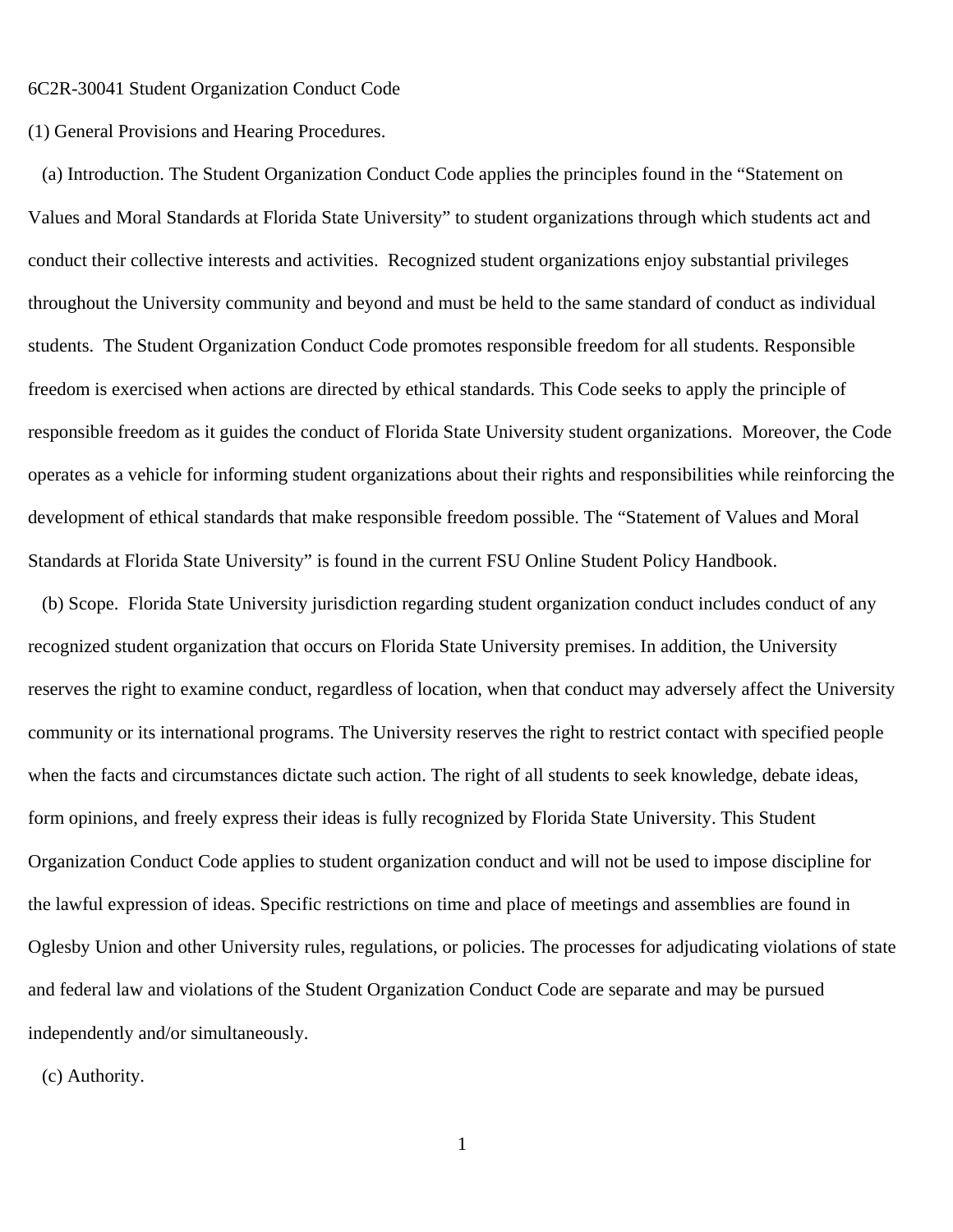1. Authority for student organization discipline ultimately rests with the President and the University Board of Trustees, who delegates this authority to the Vice President for Student Affairs (hereinafter "Vice President"). The Vice President delegates this authority to the Dean of Students and the Assistant Dean of Students/Director of the Office of Student Rights and Responsibilities. The Vice President and the Dean of Students have the authority to designate individuals as hearing or appellate officers when appropriate.

2. The Vice President (or designee) also has the authority to notify the person listed as the student organization's emergency contact (or other appropriate person) in case of an emergency involving that student organization.

3. All hearing bodies have the authority to consult with other appropriate University officials in order to resolve a Student Organization Conduct Code case effectively.

4. Decisions of all the Student Conduct Boards and Greek Conduct Boards are considered recommendations to the Director of the Office of Student Rights and Responsibilities (see Section7 below).

5. All recommended student organization conduct decisions must be approved in writing by the appropriate authority (or designee) and only then will be communicated to the student organization (see Sections 3-6 above). The appropriate authority may adopt or amend the recommended decision, or order a new hearing. Prior to amending or ordering a new hearing, the authority will confer with the appropriate hearing body. Upon approval, the recommended decision becomes a first-level student conduct action.

6. Decisions of all other hearing bodies constitute first-level student organization conduct actions.

7. If a first-level student organization conduct action is not appealed as provided herein, that decision becomes final agency action.

8. Appellate officers are listed in Section (3), Appeals. Appellate decisions are considered recommendations to the Vice President and become final agency action upon approval by the Vice President (or designee).

(d) Definitions.

1. Advisor. The term "advisor" means any one person chosen by the student president of the organization or designee or any witness to assist throughout the student organization conduct process, unless service in this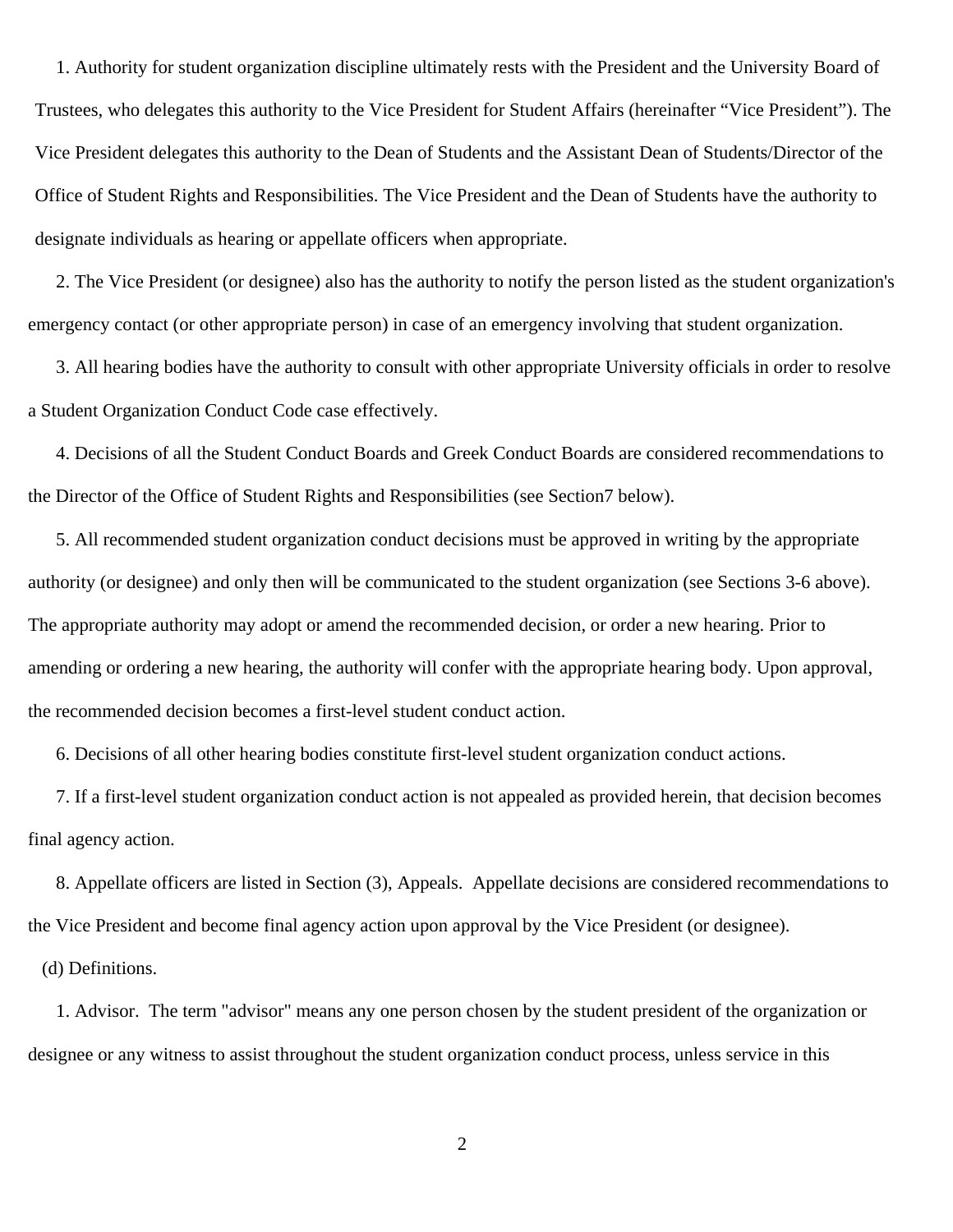capacity would unreasonably conflict with the fair administration of the student organization conduct process as determined by the Director (or designee) of the Office of Student Rights and Responsibilities.

2. Charged Student Organization. The term "charged student organization" means any student organization as defined below that is the subject of charges under the Student Organization Conduct Code. .

3. Class day. The term "class day" means any day that either classes or final exams are scheduled.

4. Hearing. The term "hearing" means an informal or formal proceeding, conducted by a hearing body in accordance with the Student Organization Conduct Code, at which determinations of responsibility and nonresponsibility are made and sanctions imposed.

5. Hearing Body. The term "hearing body" means any person or persons authorized by the Dean of Students to conduct hearings to make recommended findings as to whether a student organization has violated the Student Organization Conduct Code and to recommend sanctions.

6. On-Campus. The term "on-campus" means all land, buildings, facilities, and other property in the possession of or owned, used, or controlled by the University, including adjacent streets, sidewalks, and parking lots. See also subsection 12, "University," below.

7. Policy. The term "policy" means the written statements of the University as found in, but not limited to, the Student Conduct Code, Student Organization Conduct Code, the General Bulletin, the Online Student Policy Handbook, the Directory of Classes, the Guide to Residence Living and other written requirements of departments, organizations, and clubs.

8. Preponderance of the Evidence. "Preponderance of the evidence" means that the evidence, as a whole, shows that the fact sought to be proved is more probable than not. This standard shall be used in adjudicating all conduct cases within this Student Organization Conduct Code.

9. Student. The term "student" means any person who is admitted to and enrolled in any credit-bearing course or program in any school or division of Florida State University, any person who is admitted to the University and is present on campus for the purpose of being enrolled in any University course or program, including Orientation, or any person who has been enrolled in any credit-bearing course or program at the University and continues to be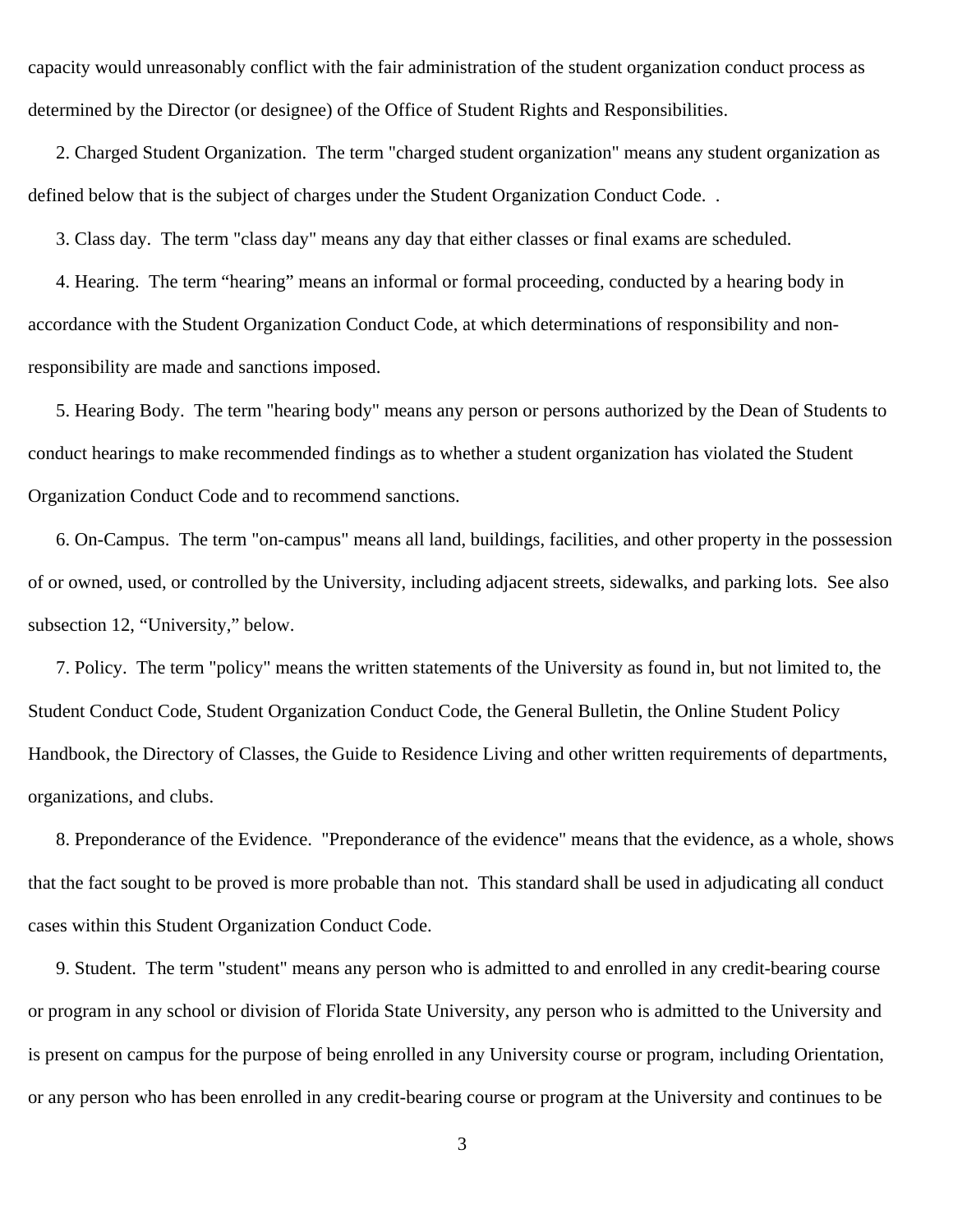associated with the University because the student has not completed the course or program in which the student was enrolled. In cases of dual enrollment, jurisdiction over a student's conduct will be determined in consultation with appropriate officials at the student's other institution

10. Student Defender. The term "Student Defender" means any person provided by the Student Government Association, either through formal appointment or informal referral, to serve as a resource and advisor to the charged student organization under the authority of FSU Regulation 6C2R-3.006.

11. Student Organization. The term "student organization" means any student organization that is officially recognized by the University. The student president (or designee who is mutually agreed upon by the University) of the organization represents the organization throughout the Student Organization Conduct Code process and shall be the person designated to receive any notice for the student organization or to take action required of the student organization as provided by this Student Organization Conduct Code.

12. University. The terms "University" and "University properties" mean Florida State University, including the main campus, all property leased, used or controlled by the University, all branch campuses, facilities and University International Programs' locations. The Student Organization Conduct Code applies to the University as defined herein. Non-substantive procedural modifications that reflect the particular circumstances of each campus and international program are permitted.

13. University Community. The term "University community" includes any person who is a student, faculty member, University official, visitor, contractor, volunteer, representative of the University, or any other person employed by the University. It also includes registered student organizations and their members (active or inactive), officers, guests, contractors, and agents.

14. University Official. The term "University official" means any person employed or appointed by the University to perform assigned teaching, research, administrative, professional or other responsibilities.

(e) Group Responsibility**.** Any student organization can be held responsible for its actions or the actions of one or more of its members, active or inactive, guests, contractors, and agents. Every organization has the duty to take all reasonable steps to prevent violations of University regulations and state laws growing out of or related to the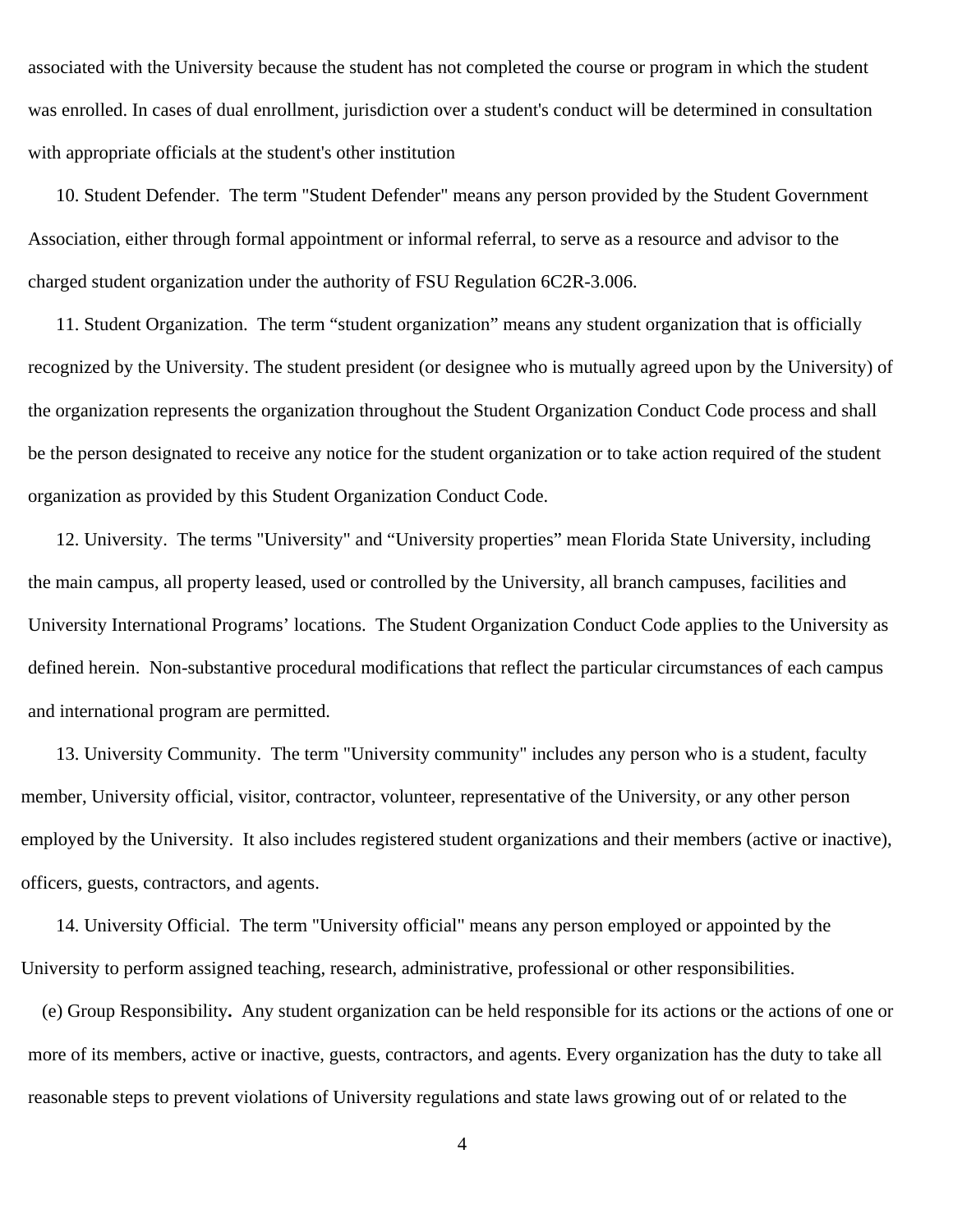activities of the organization. To this end, each organization is expected to educate its members regarding their risk management policy and all applicable University policies and state laws.

1. In determining whether a group may be held collectively responsible for the individual actions of its members, guests, contractors, and/or agents, all of the available factors and circumstances surrounding the specific incident will be reviewed and evaluated. There is no minimum number of group members who must be involved in an incident to determine group responsibility. A student organization may be subject to discipline for activities not sponsored by the student organization where the majority of the persons present or responsible for the activity are members or guests of members of the student organization.

2. Misconduct on the part of the organization may be addressed when one or more of the following factors exist:

a. Members of the organization, or its alumni, former members, agents, contractors, or guests act together to violate the Student Conduct Code or Student Organization Conduct Code;

b. One or more officers or members of an organization are present at an organization-sponsored, financed or otherwise supported activity or event or has knowledge of the event, planned unlawful conduct and/or conduct in violation of the Student Conduct Code or the Student Organization Conduct Code before it occurs and fails to take preventative or corrective action or fails to stop unlawful behavior while it is occurring at such event;

c. A violation occurs on premises and/or transportation owned, operated, or rented exclusively by the student organization;

d. A pattern of individual violations has occurred and/or continues to occur without adequate control, response, or sanction on the part of the student organization or its leaders;

e. The student organization or related activities provided the context for the violation; or

f. The student organization chooses to protect one or more individuals in violation who are members, alumni, former members, agents, contractors, or guests of the student organization from official actions.

(f) Violations. The following violations, or the aiding, abetting, conspiring, soliciting, inciting of, or attempting to commit these violations, constitute violations of the Student Organization Conduct Code.

1. Sexual Misconduct.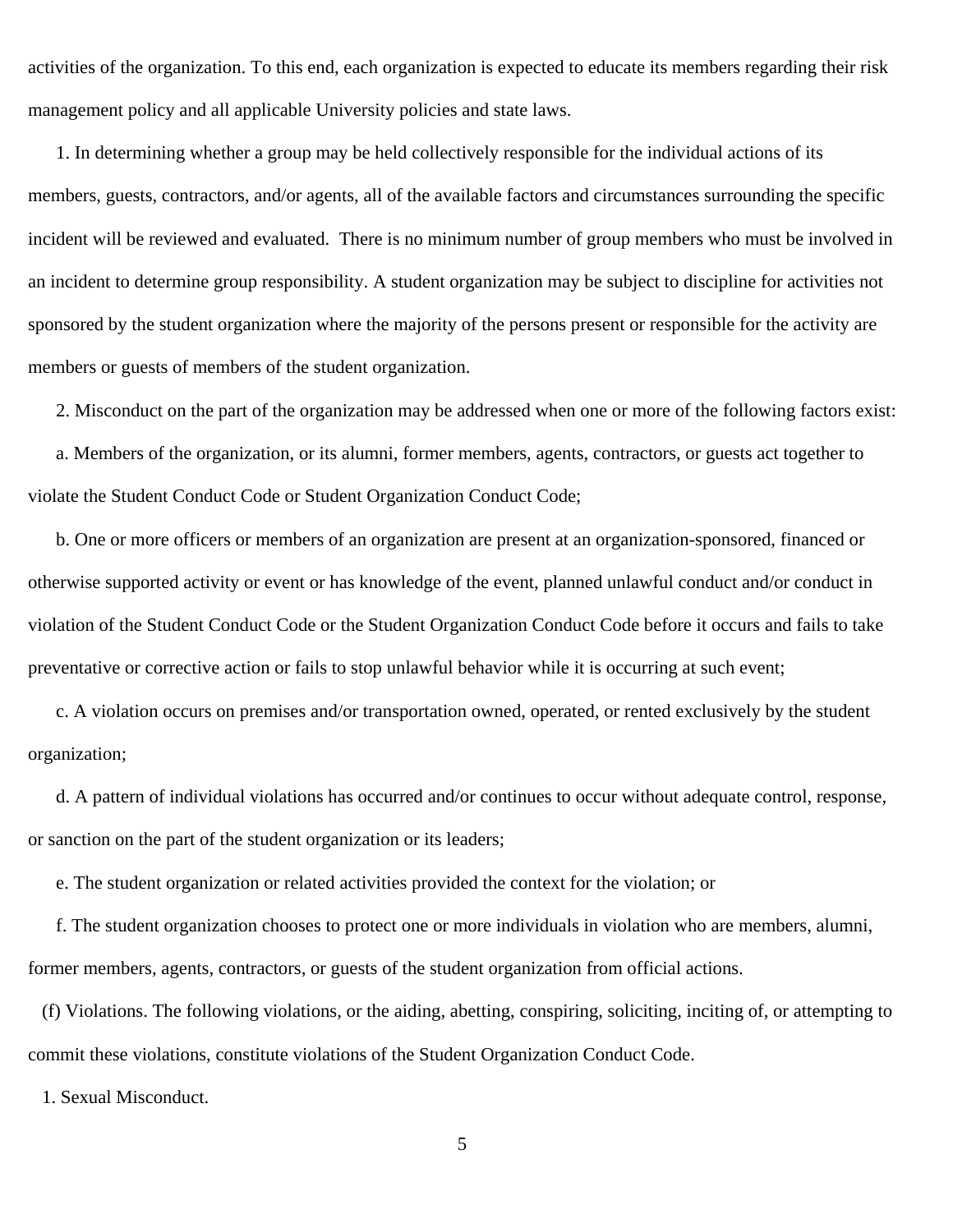a. Any sexual act that occurs without the consent of the victim, or that occurs when the victim is unable to give consent. Consent is defined as the willing and clear participation in the sexual act. Inability to give consent includes but is not limited to situations where the individual is:

i. under the influence of alcohol, drugs or other substances (including but not limited to prescribed medications);

ii. unconscious, asleep, ill or in shock;

iii. under the age of eighteen and therefore legally incapable of giving consent; or

iv. known by reason of impairment, mental condition or developmental or physical disability to be reasonably unable to give consent.

Consent is not freely given if no clear verbal consent is given; if the individual is not able to give consent or if consent is achieved through force, threat of force, or coercion. Consent to one form of sexual activity does not imply consent to other forms of sexual activity. Consent is not the lack of resistance; there is no duty to fight in order to indicate lack of consent. Consent can be withdrawn at anytime, as long as the withdrawal is clearly communicated by the person withdrawing consent through words or actions.

b. Obscene or indecent behavior, which includes, but is not limited to, exposure of one's sexual organs or the display of sexual behavior that would reasonably be offensive to others.

c. Conduct of a sexual nature that creates an intimidating, hostile, or offensive environment for another person. This includes unwanted, unwelcome, inappropriate, or irrelevant sexual or gender-based behaviors, actions or comments.

2. Endangerment.

a. Physical violence towards another person or group.

b. Action(s) that endanger the health, safety, or well-being of another person or group.

c. Interference with the freedom of another person to move about in a lawful manner.

3. Harassment.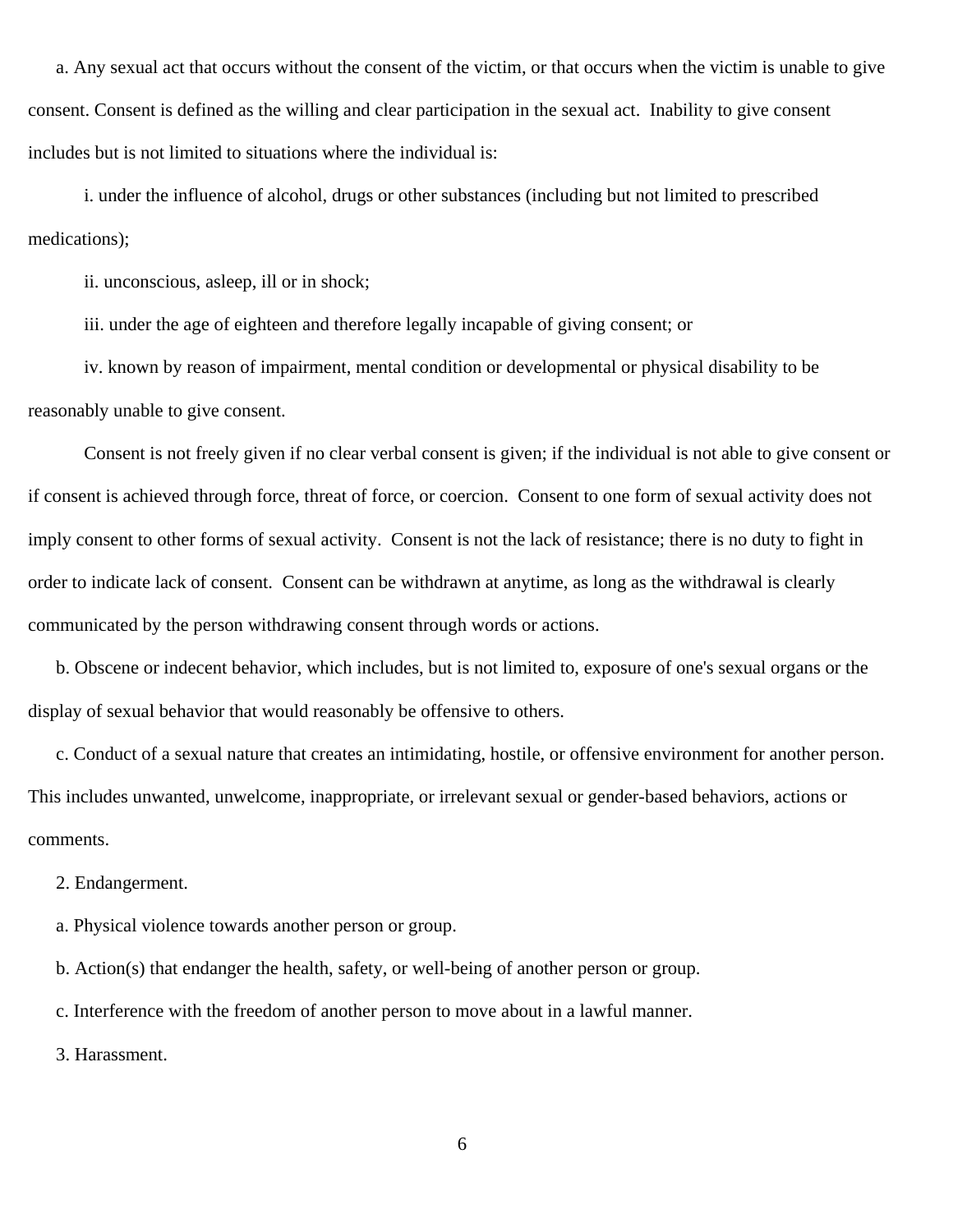a. Conduct, not of a sexual nature, that creates an intimidating, hostile, or offensive environment for another person.

b. Action(s) or statement(s) that threaten harm or intimidate another.

c. Acts that invade the privacy of another person.

d. Bullying behavior, defined as: the systematic and chronic infliction of physical hurt or psychological distress by teasing, social exclusion, threat, intimidation, stalking, physical violence, theft, harassment, or destruction of property.

e. Stalking, defined as: to follow or otherwise contact another person repeatedly, so as to put that person in fear for his or her life or personal safety.

4. Hazing.

a. Hazing is defined as any group or individual action or activity that endangers the mental or physical health or safety or which may demean, disgrace, or degrade any person, regardless of location, intent, or consent of participant(s). Although hazing is generally related to a person's initiation or admission into, or affiliation with, any group or organization, it is not necessary that a person's initiation or continued membership is contingent upon participation in the activity, or that the activity was sanctioned or approved by the organization, for a charge of hazing to be upheld. The actions of active, associate, new, and/or prospective members of an organization may be considered hazing. Hazing includes, but is not limited to:

i. Unreasonable interference with a student's academic performance

ii. Forced or coerced consumption of food, alcohol, drugs, or any other substance

iii. Forced or coerced wearing of apparel which is conspicuous and/or inappropriate

iv. Forced or coerced exclusion from social contact

v. Branding

vi. Creation of unnecessary fatigue (including but not limited to acts that stem from forced physical activity, such as calisthenics and deprivation of sleep)

vii. Deprivation of food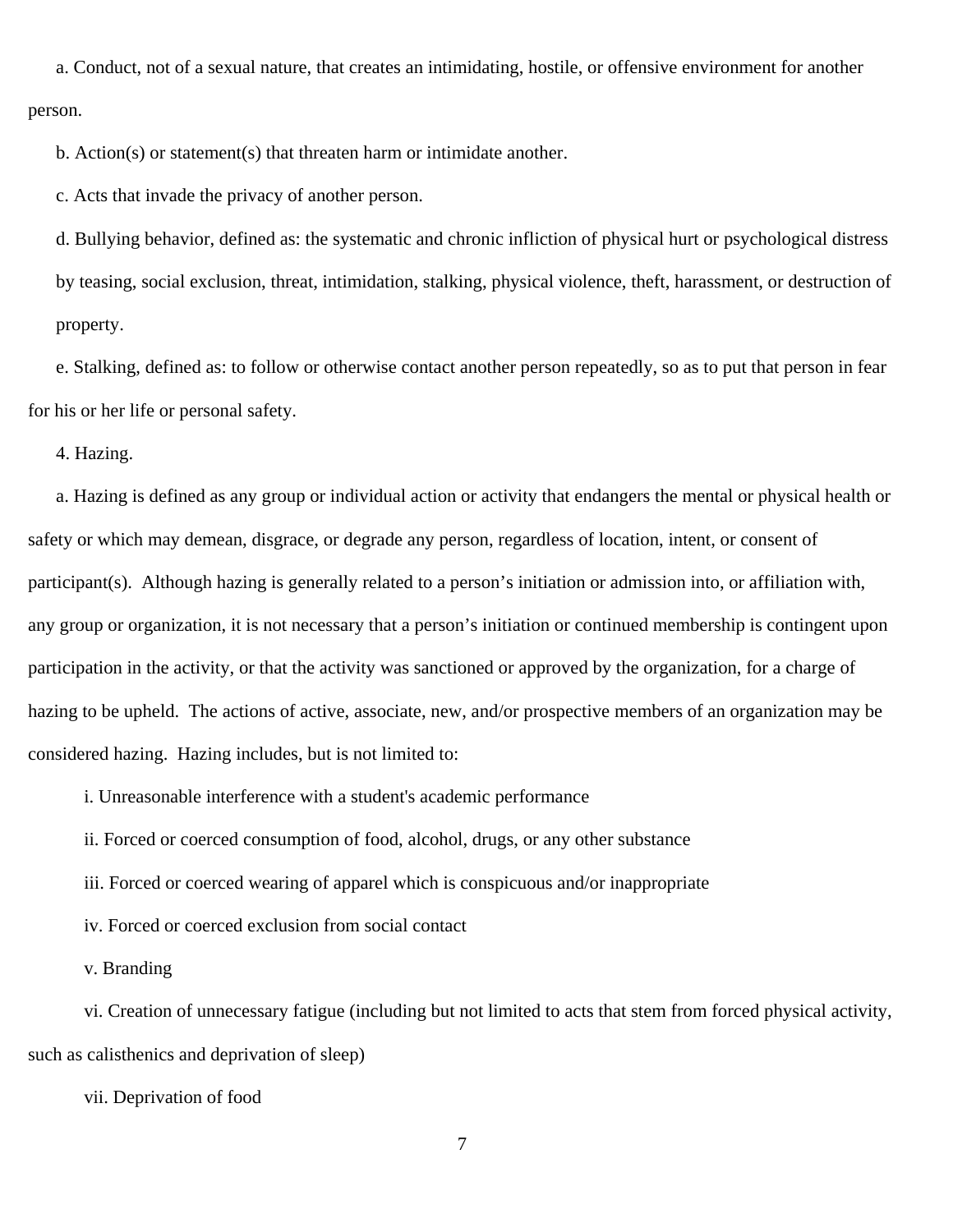viii. Beating, whipping, or paddling in any form

ix. Line-ups and berating

x. Physical and/or psychological shocks

xi. Personal servitude

xii. Kidnapping or abandonment

xiii. Unreasonable exposure to the weather

xiv. Any activity that would be viewed by a reasonable person as subjecting any person to embarrassment, degradation, or humiliation

xv. Expectation of participation in activities that are unlawful, lewd or in violation of University policy Please refer to The Florida State University Hazing Policy and Section 1006.63, Florida Statutes, for more details.

5. Retaliation for Reporting Hazing. Retaliating against any individual who reported a hazing violation or suspected hazing violation to University or law enforcement officials.

6. Weapons.

a. On-campus possession or use of firearms, antique firearms, explosives, destructive devices, or other weapons or dangerous articles or substances, including but not limited to non-lethal weapons such as pellet guns, bb guns, paintball markers, slingshots, crossbows, stun guns, Tasers, metallic knuckles, archery equipment, swords, sword canes, ornamental or decorative swords/daggers/knives, or any dangerous chemical or biological agent. Note: This section does not apply when possession may be solely attributed to any law enforcement officer who is a student or to any student ROTC member acting under the supervision of an ROTC unit in a manner proscribed by military regulations of the United States Government, or any student whose possession of a weapon as described above is approved by the FSU Police Department for a bona fide educational purpose.

b. Off-campus, unlawful or unauthorized possession or use of firearms, explosives, or other weapons or dangerous articles or substances.

7. Fire and Safety.

a. Inappropriate activation of any emergency warning equipment or the false reporting of any emergency.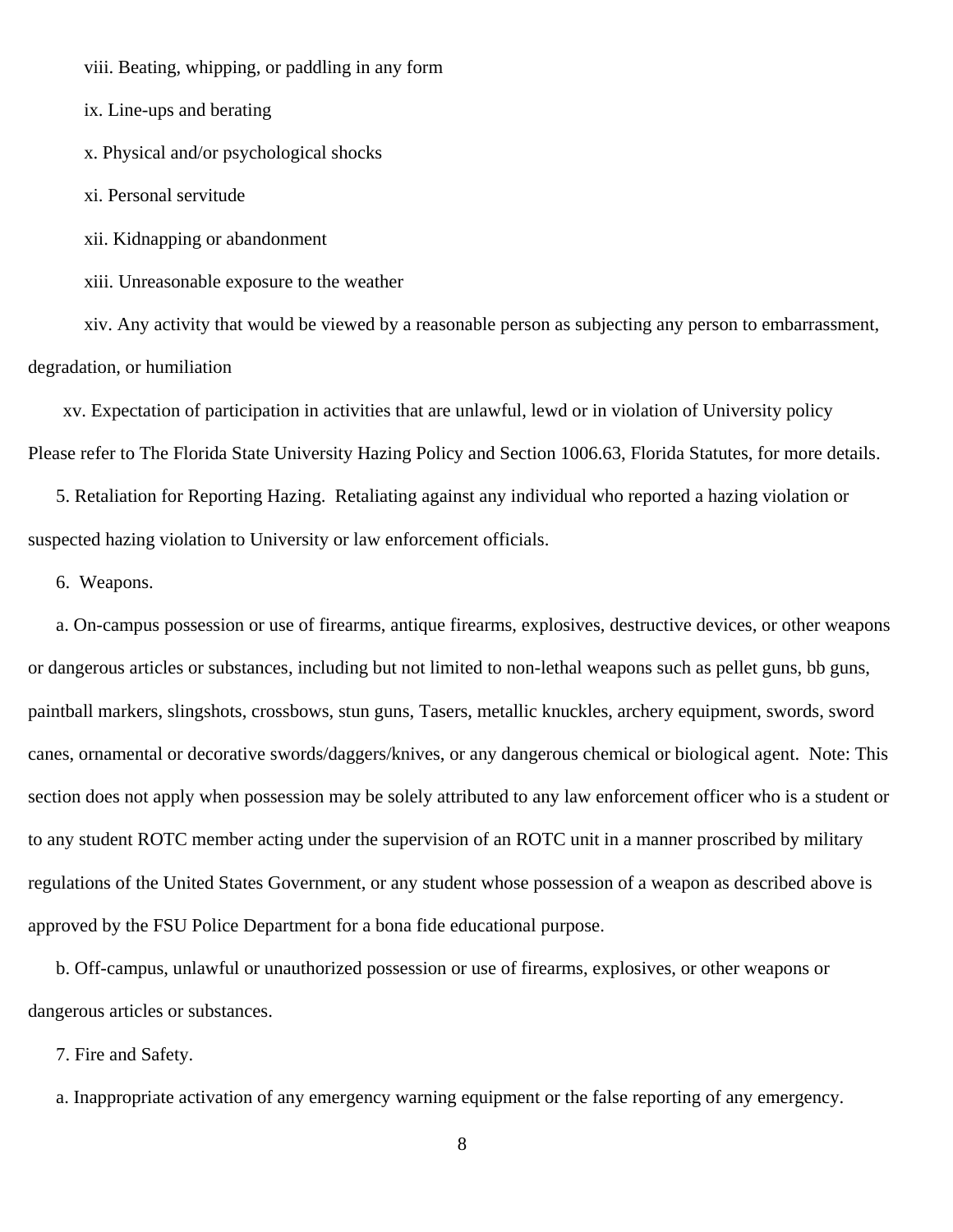b. Unlawful possession, or removal of, damage to, or tampering with fire safety or other emergency warning equipment.

c. Failure to evacuate a University building or facility within a reasonable amount of time after a fire alarm is sounded.

d. Arson, or the setting of any unauthorized fire or explosion in or on University property.

8. Alcohol, Controlled Substances, and Illegal Drugs.

a. Unlawful possession or use of controlled substances, including prescription medicine belonging to another individual.

b. Possession or use of illegal drugs.

c**.** Purchase, distribution, delivery, or sale of illegal drugs or controlled substances.

d. Possession or use of drug paraphernalia.

e. Possession or consumption of alcohol when under the age of 21 as specified by the State of Florida.

f. Providing alcoholic beverages to an individual who is under the age of 21 as specified by the State of Florida.

g. Driving while under the influence of alcohol or any controlled substances or illegal drugs.

h. Intoxicated behavior.

i. Open house party. An open house party is defined as an event at a residence where the hosts, owners, or others in control of the event fail to take reasonable steps to ensure legal compliance, reduce the risk of harm, and ensure the safety of guests (including, but not limited to, removing those in violation or requesting law enforcement to assist) if alcoholic beverages are known to have been consumed at the residence by person/s under the age of twenty-one) and/or illegal drugs or controlled substances are unlawfully possessed, distributed, or used.

j. Failure of a student organization to take all necessary steps to see that no person under the legal drinking age possesses alcoholic beverages at functions it sponsors or within any property or transportation it owns, operates, and/or rents.

k. Any other violation of the University Alcohol Policy, FSU Regulation 6C2-6.012, F.A.C.

9. Disruption.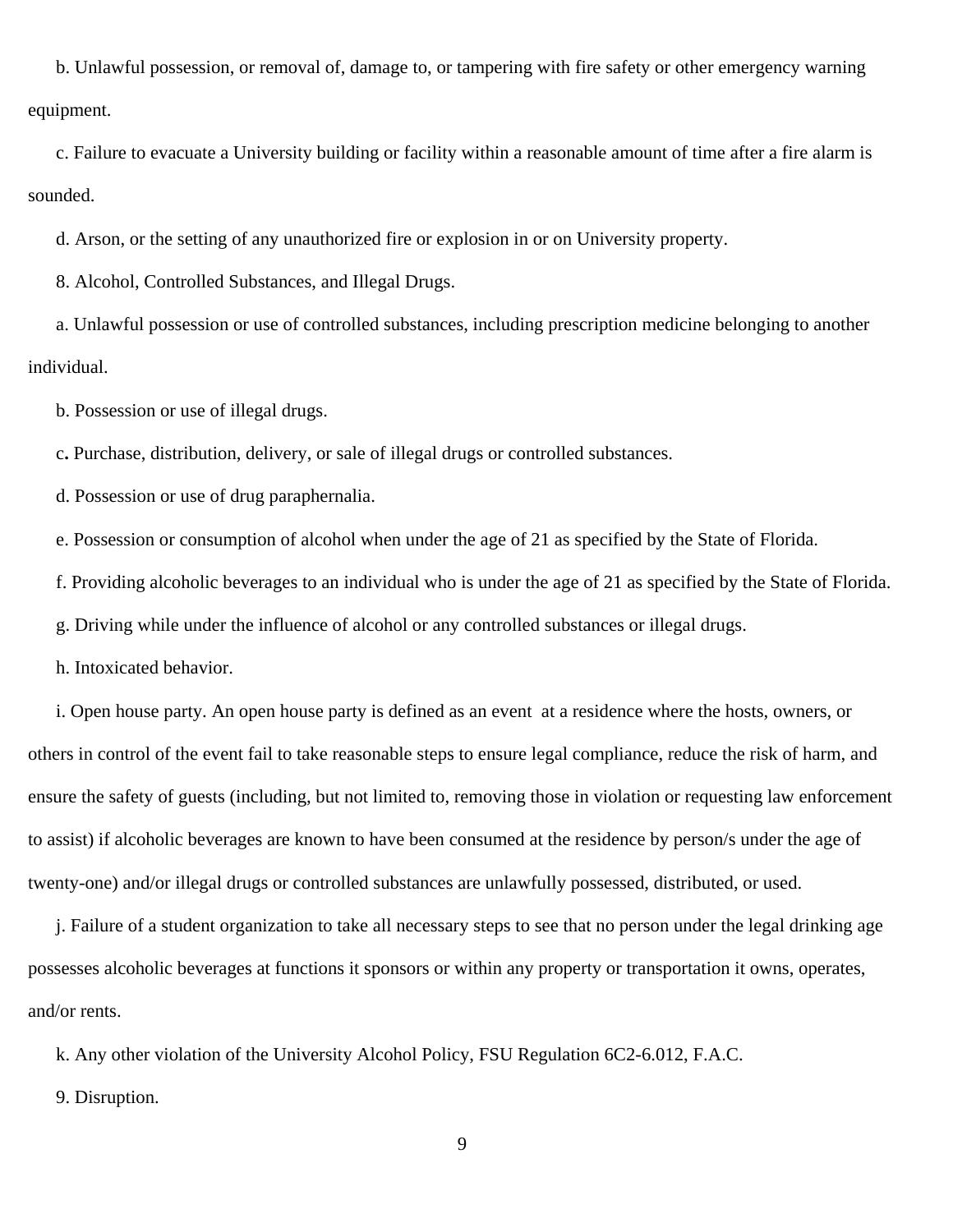a. Failure to comply with a lawful order of a University official or any non-University law enforcement official.

b. Providing false information to a University official or to a non-University law enforcement official, including disciplinary hearing bodies.

c. Acts that impair, interfere with, or obstruct the orderly conduct, processes, and functions of the University or the rights of other members of the University community. This includes acts that occur both inside and outside of the classroom setting and may involve use of electronic or cellular equipment. This also includes behavior off campus during a University sanctioned event or activity or an event where the student serves as a representative of the University, including, but not limited to an organizational leadership role.

d. Commercial solicitation on campus without prior approval from University officials.

e. Acts that disrupt the University Student Conduct Code or Student Organization Conduct Code process, including attempting to coerce or influence a person regarding their participation in any Student Conduct Code or Student Organization Conduct Code proceeding.

f. Knowingly participating in an event or participating in an event and failing to take necessary actions to determine whether the student organization is currently on disciplinary probation with restrictive conditions, has been suspended or dismissed.

10. Misrepresentation or Misuse of Identity or Identification.

a. Permits another person to use his or her identification.

b. Inappropriate use of another person's identification.

c. Impersonation, or misrepresenting the authority to act on behalf of another or the University.

d. Forgery, alteration, or misuse of identification, documents, records, keys, or access codes.

e. Manufacture, distribution, delivery, sale, purchase, possession, or use of false identification.

11. Property.

a. Damage or destruction of public or private property.

b. Theft - without authorization removes or uses the property or services of another person or of the University, with the intent to permanently deprive the person or University of the property.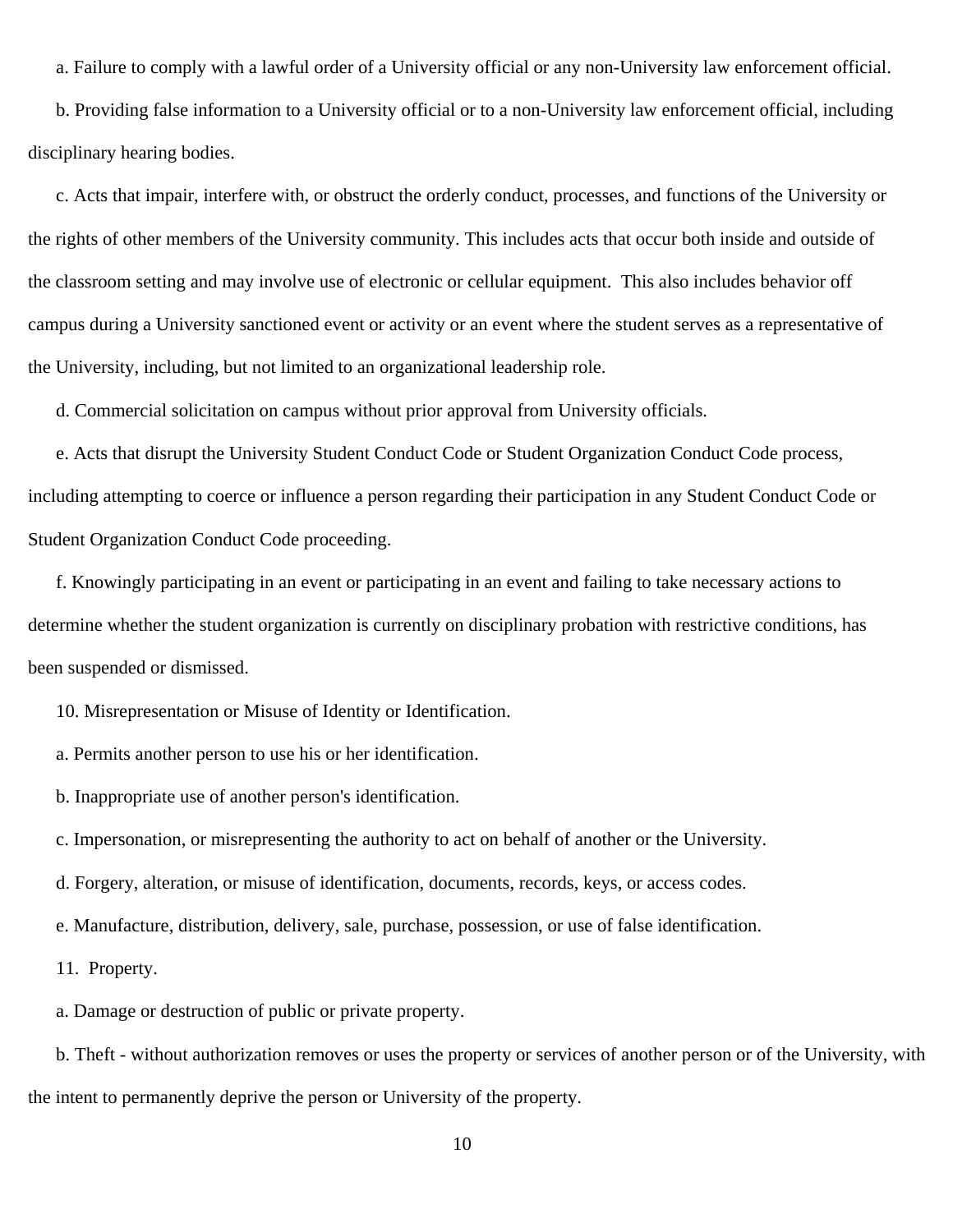c. Misappropriation – without authorization temporarily removes or uses the property or services of another person

c. Receipt, possession, sale, or purchase of property or services that are known or reasonably should have been known to have been stolen.

or the University, but without the intent to permanently deprive the person or the University of the property.

d. Enters or uses the property or facilities of the University or of another person without the proper consent or authorization.

e. Unlawfully taking, attempting to take, receiving, or keeping in its possession property or services not belonging to the student organization.

f. Misuse or mishandling of organizational funds by any officer, member, or other individual.

12. Computers.

a. Unauthorized access or entry into a computer, computer system, network, software, or data.

b. Unauthorized alteration of computer equipment, software, network, or data.

c. Unauthorized downloading, copying, or distribution of computer software or data.

d. Any other act that violates Florida law or the Florida State University Policies And Responsibilities

for Use Of Campus Computer And Network Resources.

13. Recording of Images without Consent. Using electronic or other means to make a video or photographic record of any person where there is a reasonable expectation of privacy without the person's consent and when such a recording is likely to cause injury, distress, or damage to reputation. This includes, but is not limited to, taking video or photographic images in shower/locker rooms, residence hall rooms, and restrooms. The sharing and/or distributing of such unauthorized records by any means is also prohibited.

14. Recording of Oral Communications without Consent. Acquires, by listening or by recording using any device, any wire, oral, or electronic communication, when such communication is uttered by a person exhibiting an expectation that such communication is not subject to interception under circumstances justifying such expectation (i.e., in a situation in which the person has a reasonable expectation of privacy), and the person has not given consent to the acquisition or recording of the communication.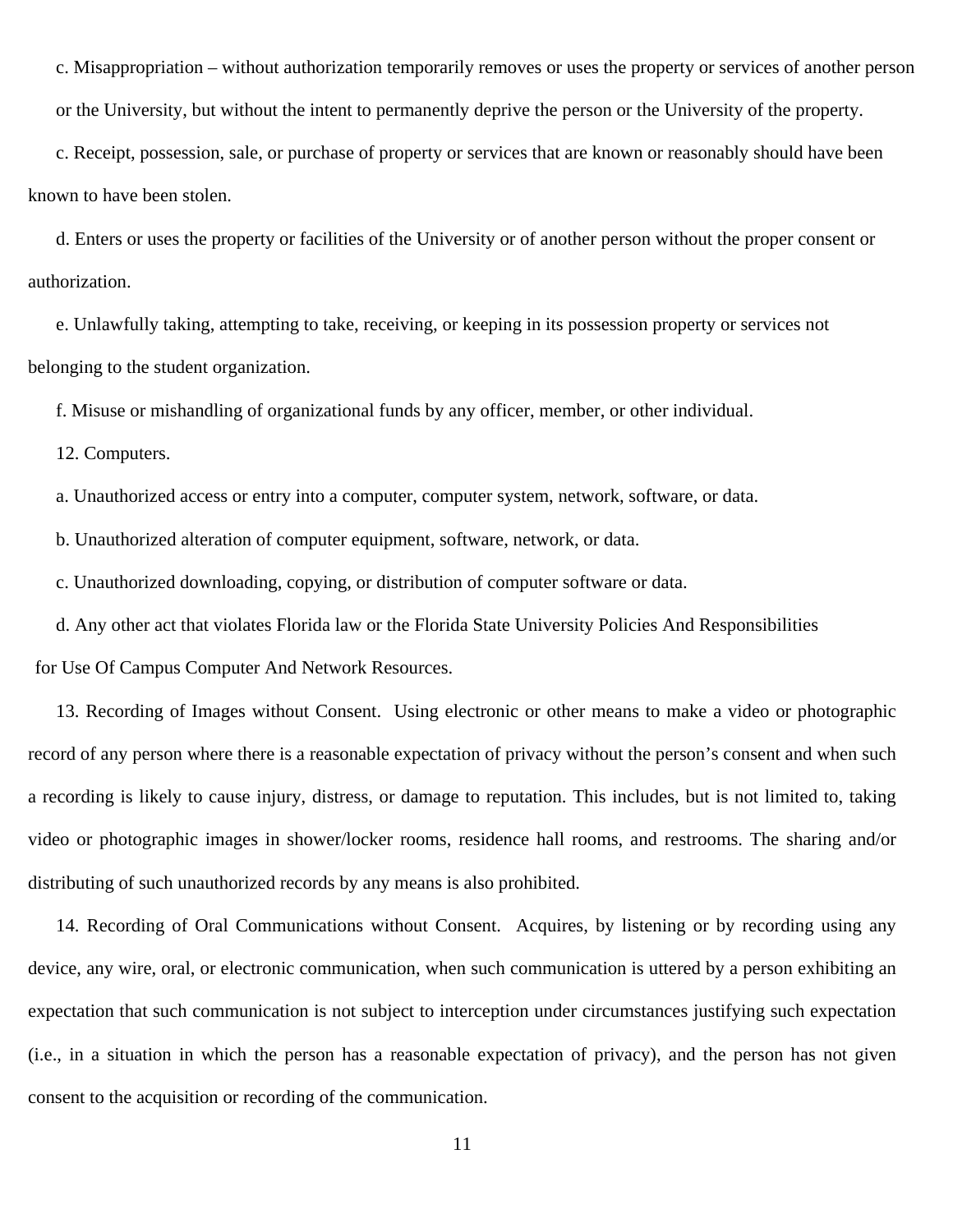15. Gambling. Engages in or offers games of chance for money or other gain in violation of the laws of the State of Florida.

16. Other Violations.

a. Violation of Federal or State law or local ordinance.

b. Violation of any Florida Board of Governors Regulation.

c. Aids, abets, conspires, solicits, incites, or attempts to commit, any other violation of Federal law, State law, or local ordinance.

d. Violation of any other University regulation or policy as described in the FSU General Bulletin, University Housing contract, University Housing Publication - Graduate/Undergraduate, The Guide to Residence Living, other University Housing publications, the FSU Online Student Policy Handbook, the official FSU website, Student Activities and Organizational Policies (Student Organizational Manual or other University policies and Student Organization Advisor's Manual), or other University policies directly related to departments, organizations or clubs.

e. Violation of the Academic Honor Policy when the student is not currently enrolled in the related course or when the incident cannot otherwise be processed under the Academic Honor Policy. Refer to the Academic Honor Policy for violations and descriptions.

(g) Student Organizational Rights.

1. Notice: The representative of the organization will be given written notice of the Student Organization Conduct Code charge(s) and the allegations upon which the charge(s) is/are based.

2. Hearing: Student organizations will be given an opportunity to present information, including witness testimony and/or statements, during a fair and impartial hearing (a more complete description of the procedures utilized to implement these rights is found in Section (h), Procedures).

(h) Procedures. The Office of Student Rights and Responsibilities is charged with implementing the Student Organization Conduct Code in ways that are congruent with the FSU "Statement on Values and Moral Standards" and with all appropriate laws and administrative regulations. The procedures implemented by these offices will be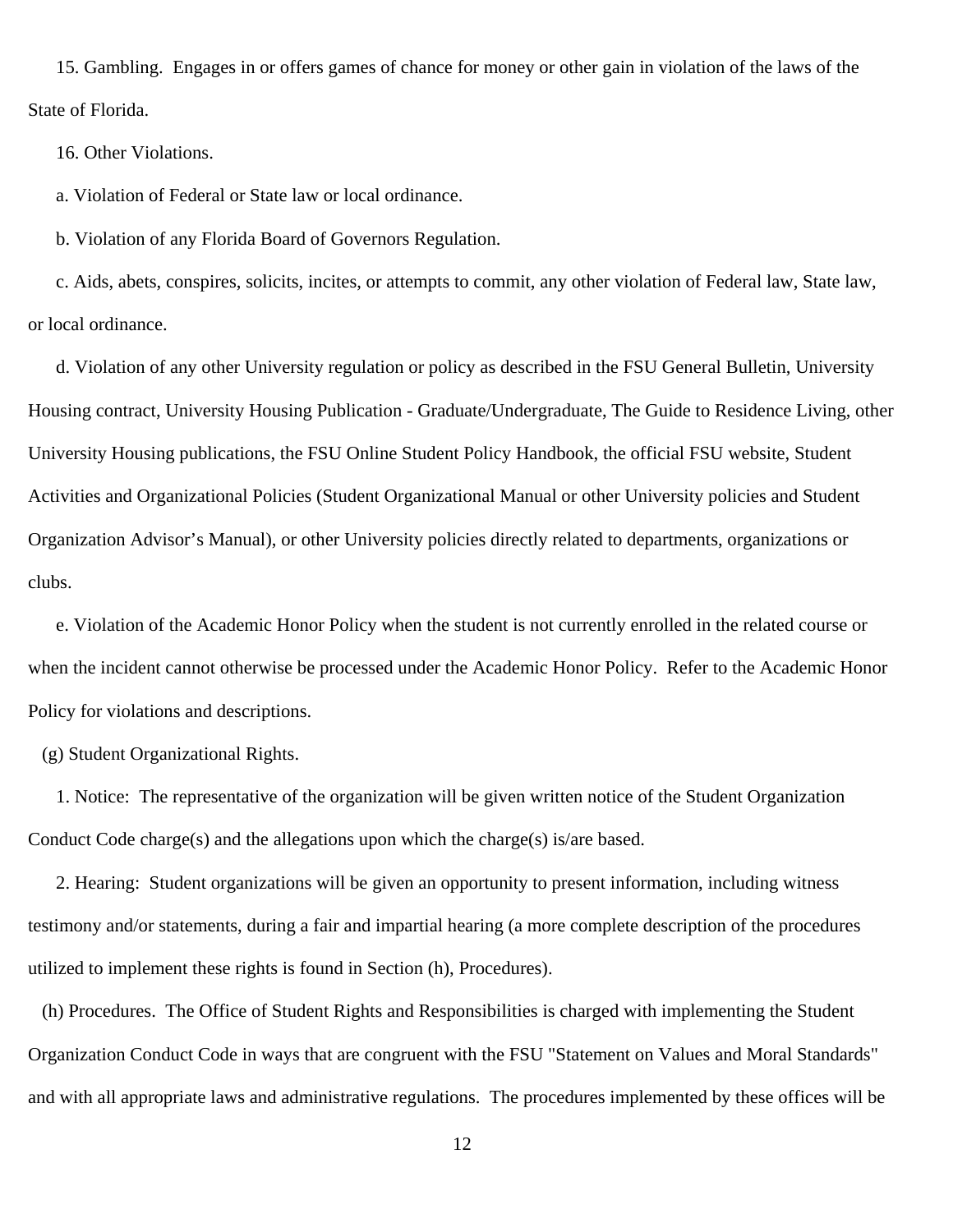consistent with all appropriate due process rights accorded to student organizations in University Student Organization Conduct Code decisions.

1. Charges. A review for possible charges may be initiated in the following ways:

a. Filing a police report with the FSU Police Department or requesting that a report from another law enforcement agency be sent to the FSU Police Department.

b. Providing a signed statement to the Office of Student Rights and Responsibilities. All information will then be reviewed by an appropriate staff member in the Office of Student Rights and Responsibilities to determine whether Student Organization Conduct Code charges will be filed or if alternative action, including mediation, is appropriate. When practicable, reports should be submitted to either law enforcement or the appropriate administrator in a timely manner.

i. Formal Student Organization Conduct Code charges may be filed at the completion of all law enforcement and/or administrative investigations or as soon as practicable, even if an investigation or criminal proceeding is ongoing.

2. Notice. The written notice given to any charged student organization will include the following:

a. Sufficient detail to prepare a defense (including source of information, alleged violation, and specific Student Organization Conduct Code charges).

b. An invitation to attend an information session, during which the student organization's representative may view all materials related to the case, receive instruction regarding the student conduct process and the student organization's rights, and confirm the forum in which the case will be heard.

c. Notice of a formal hearing will occur at least five (5) class days prior to the hearing of the case. d. Parent(s) of any student under the age of eighteen (18) at the time of the alleged violation may also be notified of pending charges.

e. The Office of Student Rights and Responsibilities working in conjunction with University offices and/or organization advisors may place restrictions on the student organization if the representative fails to address the Student Organization Conduct Code charges in a timely manner.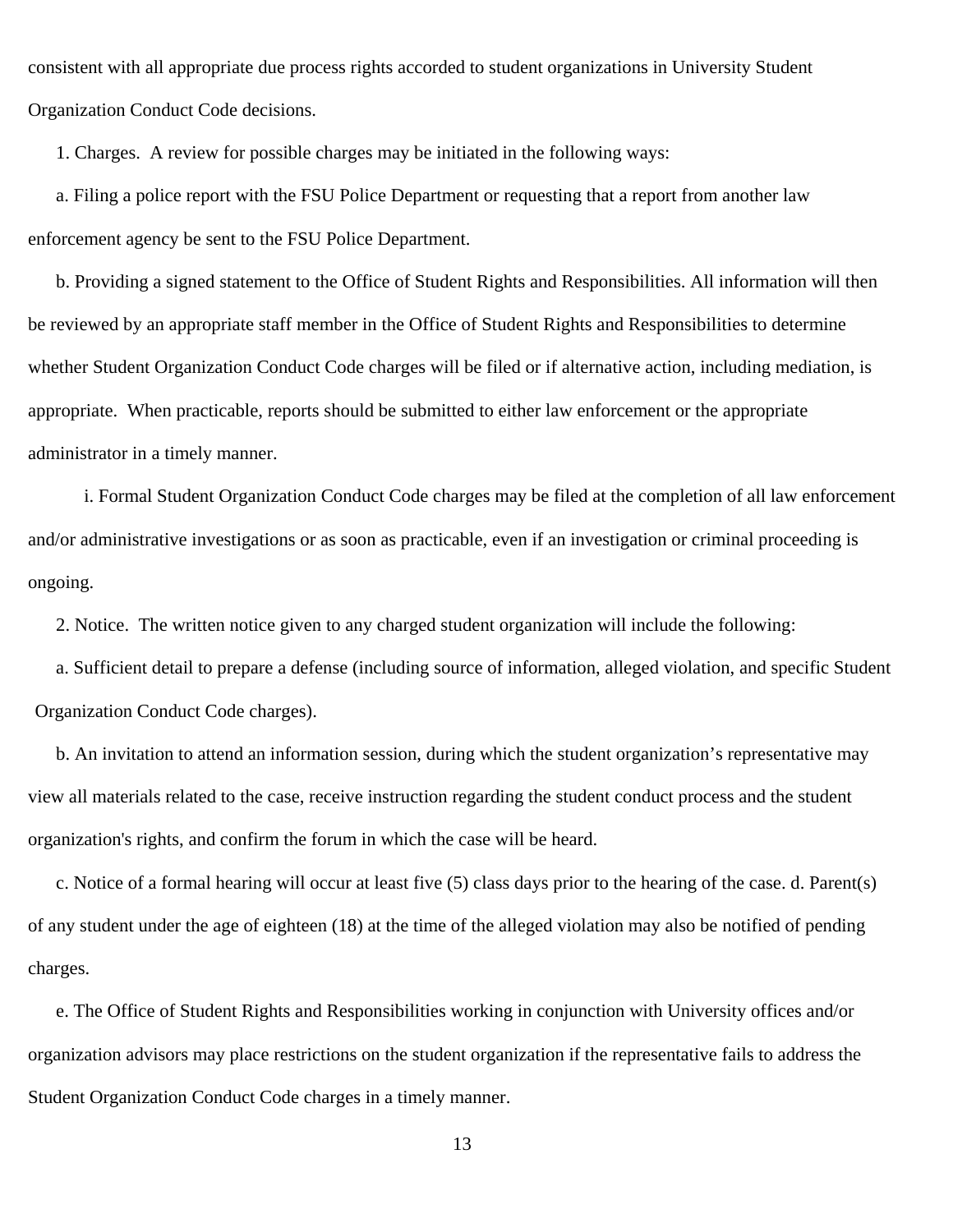f. The address on file with the University Student Government Association Student Organization Services or the Office of Greek Life will be used for all notices sent to the organization regarding the conduct process.

3. Hearing Bodies and Authorities. Any specific procedures used by hearing bodies will comply with the requirements of this Student Organization Conduct Code. The range of available hearing bodies may differ on branch campuses or International Programs locations.

a. The Director of the Office of Student Rights and Responsibilities (and designee(s)) may conduct formal hearings on student organization cases.

b. A hearing officer designated by the Dean of Students may conduct formal hearings on student organization cases.

c. The Dean of Students may conduct formal hearings on student organization cases.

d. The Student Conduct Board may conduct formal hearings on student organization cases. Panels are composed of five (5) Student Conduct Board members selected by the Office of Student Rights and Responsibilities. In times of limited student availability or when conflicts are identified, hearings may proceed with less than five (5), but not less than three (3), Student Conduct Board members.

e. An Administrative Hearing Panel may conduct formal hearings on student organization cases. Panels are composed of one (1) faculty member, one (1) staff member, both designated by the Dean of Students (or designee), and two (2) Student Conduct Board members. In times of limited student availability, panels may proceed with one (1) Student Conduct Board member.

f. Greek Student Conduct Boards may conduct formal hearings involving Student Organization Conduct Code charges against Greek organizations. Greek Student Conduct Boards are composed of five (5) members selected by the Offices of Student Rights and Responsibilities and Greek Life. In times of limited student availability or when conflicts are identified, hearings may proceed with less than five (5), but not less than three (3), Greek Student Conduct Board members.

4. Types of Hearings. Organizational cases are heard through a formal hearing.

a. Formal Hearings: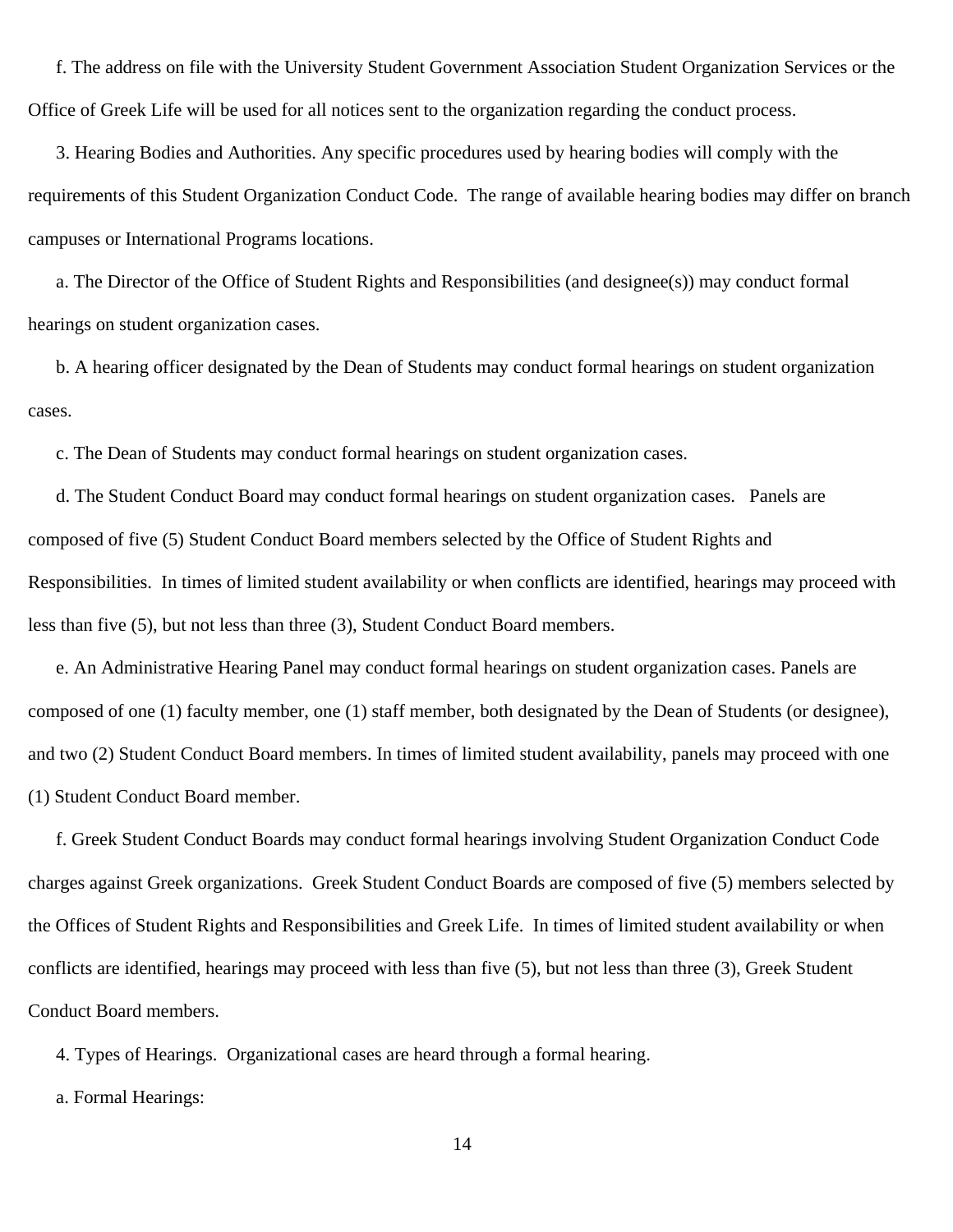i. Require the hearing body to call appropriate witnesses or obtain witness statements, reports, or other information in support of the charges.

ii. Will be held no sooner than five (5) class days after notice is received by the charged student organization. The student organization may submit a written request to hold the hearing before the five (5) class days. The request will be considered and acted upon by the Office of Student Rights and Responsibilities.

iii. Will be audio recorded. This recording will serve as the official record of the proceedings.

iv. A formal decision letter will be sent to the student organization within ten (10) class days from the conclusion of the hearing. This time limit may be extended if additional consideration of evidence and deliberation is required.

v. The following order of presentation is recommended for use in formal hearings. The hearing body may change the order if deemed appropriate.

(A) Presentation of formal charges.

(B) Opening statement by the University, followed by the opening statement of the charged student organization. Either party may waive the right to provide an opening statement.

(C) Presentation of evidence and witnesses by the University, followed by questioning of those witnesses by the hearing body and the charged student organization. Witnesses are then dismissed.

(D) Presentation of evidence and witnesses by the charged student organization, followed by questioning of those witnesses by the charged student organization and the hearing body. Witnesses are then dismissed.

(E) Questions directed to the charged student organization by the hearing body.

(F) Closing statement by the University, followed by the closing statement of the charged student organization. Either party may waive the right to provide a closing statement.

5. Hearing. Hearings will follow these guidelines:

a. All hearings will be fair and impartial and will use a reasonable person standard when assessing whether the information presented constitutes a preponderance of the evidence. A charged student organization may submit a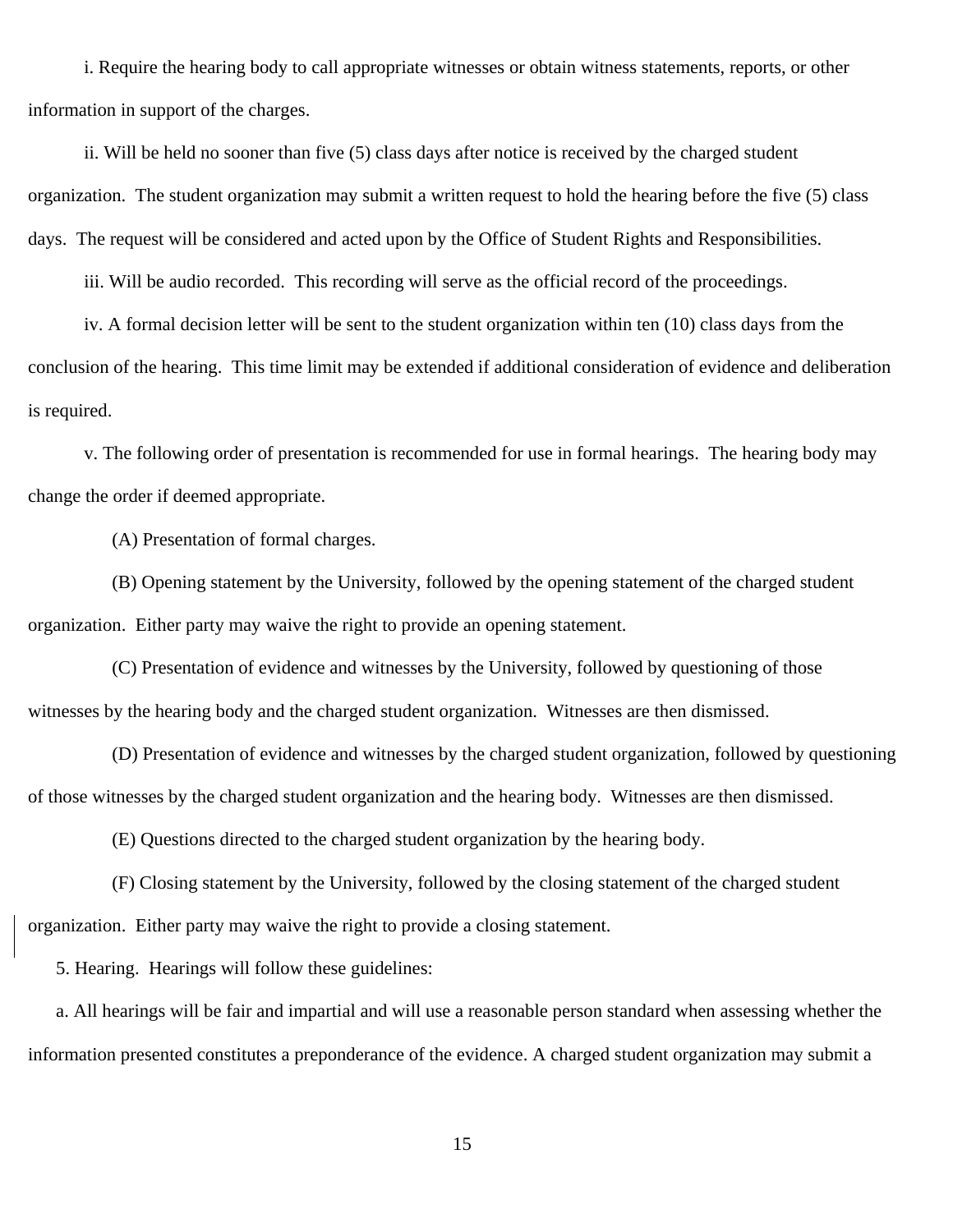challenge to the impartiality of any member of a hearing body to the Office of Student Rights and Responsibilities or the hearing body. Decisions on challenges shall be final and not subject to appeal.

b. A charged student organization will have the opportunity to present evidence on its behalf, including presenting witnesses and/or signed, written statements from witnesses, and other documentary evidence. Witness testimony is not required and the inability of the charged student organization to question a witness who has provided a witness statement is not a violation of the due process rights of the charged student organization, as the charged student organization has the opportunity to review the written statement and may offer evidence to rebut the witness statement and other evidence presented at the hearing. Witness statements are entitled to be given the same weight by the hearing body as live witness testimony. Witness statements need not be sworn or in affidavit form.

c. The charged student organization and any witnesses may be accompanied during the hearing by an advisor. The Student Defender may serve as an advisor to the charged student organization. The representative of the student organization is required to address the hearing body in person, although the representative may consult with the advisor and other members of the student organization during the hearing. This consultation must take place in a manner that does not disrupt the proceedings. The advisor shall not speak on behalf of the student organization unless expressly authorized to do so by the hearing body. The charged student organization and any witnesses shall provide the advisor's name in writing to the Office of Student Rights and Responsibilities two (2) class days prior to the hearing. The advisor may not serve as a witness.

d. Protection from self-incrimination does not extend to student organizations.

e. The burden of proof at a first-level hearing always rests with the University. The standard of proof will be the preponderance of the evidence, meaning that the evidence, as a whole, shows that the fact sought to be proved is more probable than not.

f. The formal rules of evidence do not apply to Student Organization Conduct Code proceedings.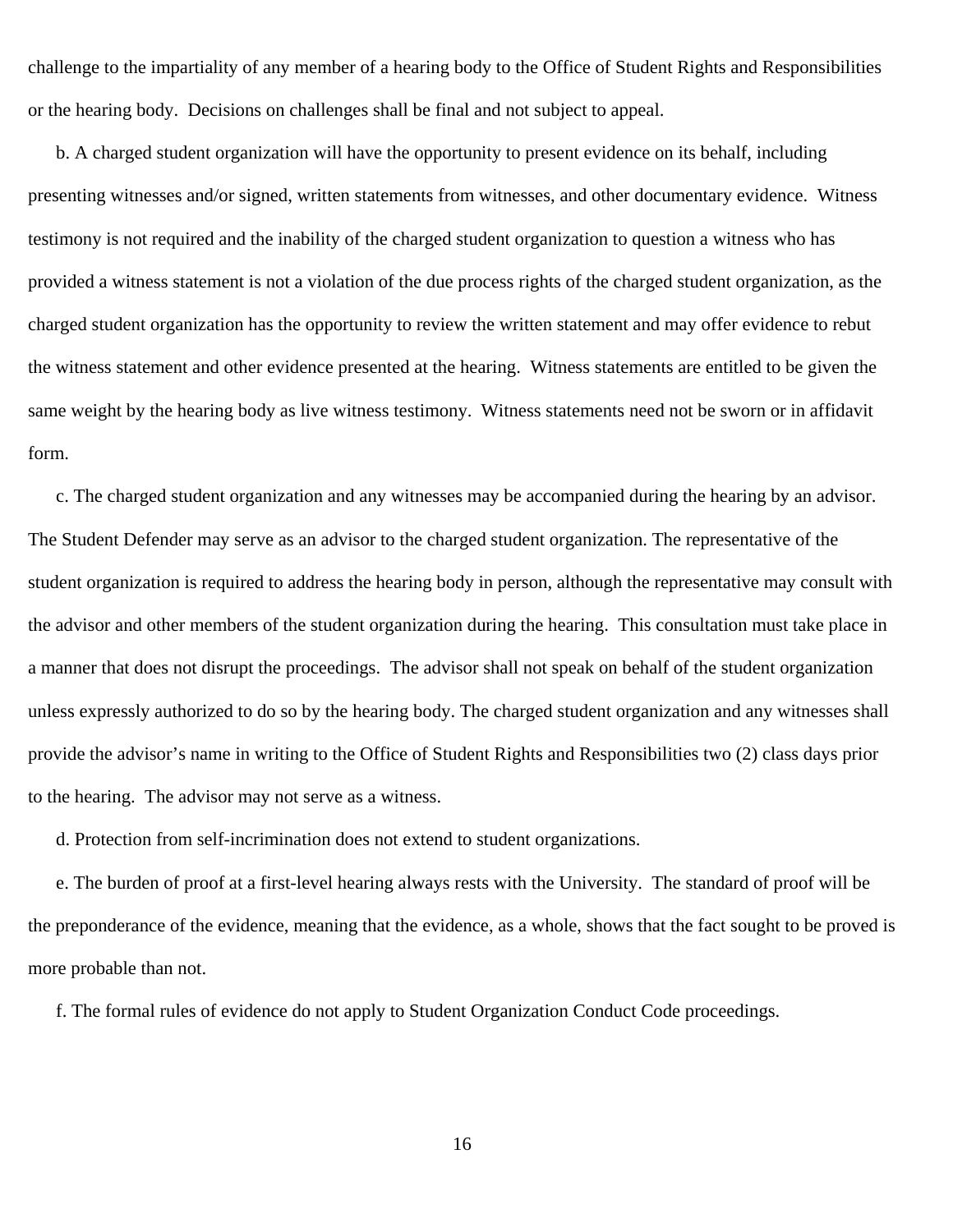g. All hearings for student organizations will be public. There is no requirement to obtain a larger hearing from to accommodate members of the public who wish to attend the hearing, so long as one (1) member of the public may be present.

h. Appropriate witnesses will be called by the University to all formal hearings. Those witnesses who appear may be cross-examined by the charged student organization. If called witnesses do not appear, their written or taped statements may be considered by the hearing body. In some cases, student witnesses who fail to appear may be charged with a violation of the Student Conduct Code. Appropriate witnesses may also be called by the charged student organization to all hearings, provided they are reasonably available and do not disrupt or delay the hearing. In the event a witness is not reasonably available or the witness's presence may disrupt the hearing, a written statement from the witness may be substituted. Witness statements need not be sworn or in affidavit form.

i. If the charged student organization fails to appear at the scheduled hearing after proper notice or fails to cooperate with the Student Organization Conduct Code process, the hearing may be held in the charged student organization's absence.

j. Prior records of Student Organization Conduct Code action and complainant/witness impact statements are considered by the hearing body only in the sanctioning phase of deliberations.

k. The hearing body's determination of "responsible" or "not responsible" will be based solely on the information presented at the hearing. However, when additional information that affects this determination is gathered outside the hearing, it may be used provided it is shared with the charged student organization and the student organization has an opportunity to respond to the information. In cases involving multiple students or organizations charged, information provided at one hearing may be used as evidence in the related case(s).

l. To request the cancellation of a previously scheduled formal hearing, the charged student organization must submit a written statement to the Office of Student Rights and Responsibilities five (5) class days prior to the hearing date. At the discretion of the Director of the Office of Student Rights and Responsibilities (or designee), the hearing may be rescheduled or conducted in the charged student organization's absence.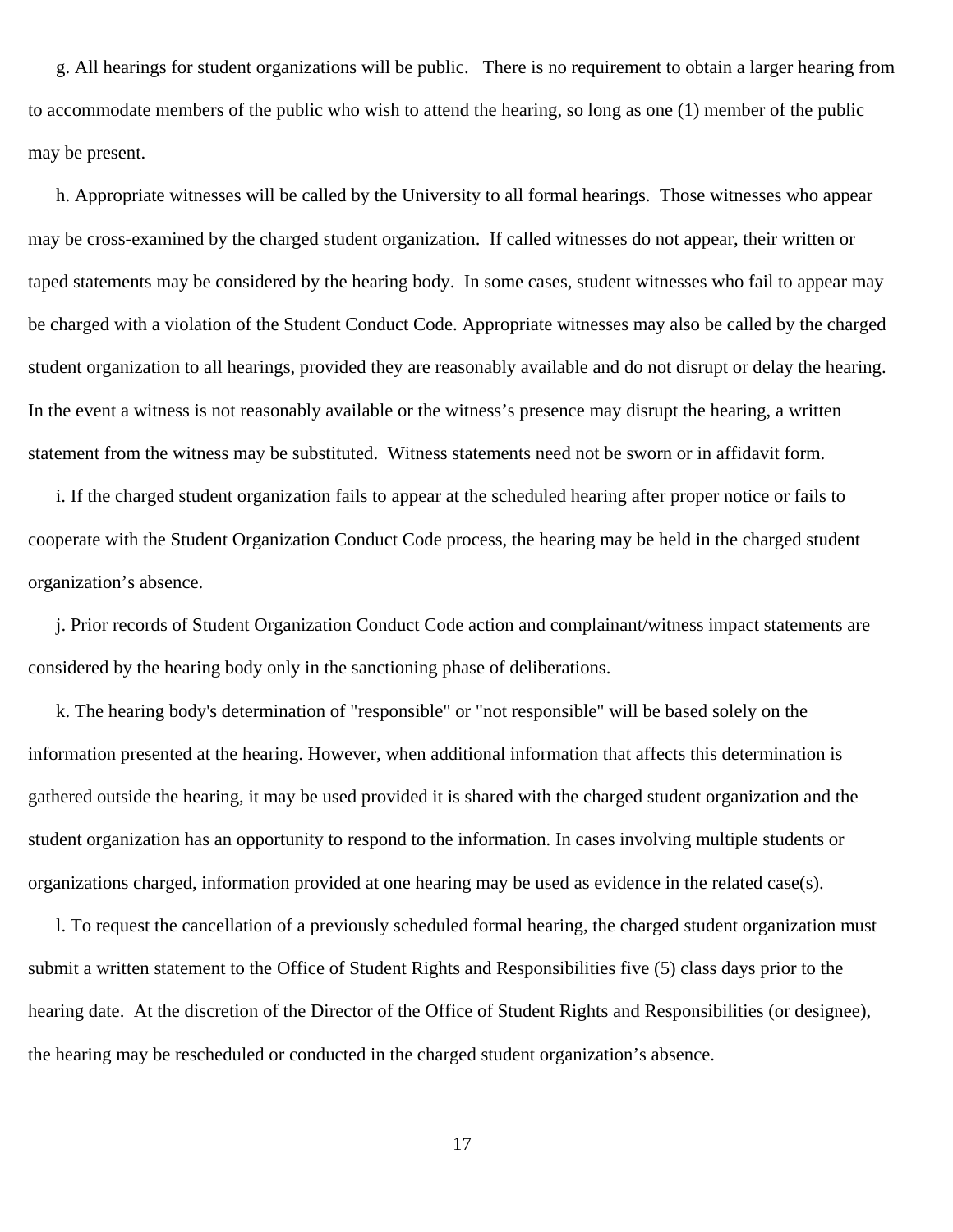m. All first-level recommended decisions will be communicated in writing to the charged student organization and will include the findings of fact, determination of responsibility, sanctions (if applicable), and notice of appellate rights.

(2) Sanctions. In light of the facts and circumstances of each case, the following sanctions, or combination of sanctions (with or without appropriate modifications) may be imposed upon any student organization found to have violated the Student Organization Conduct Code. Certain sanctions may result in a financial cost to the student organization. If a student organization does not complete a sanction by the required deadline, the Office of Student Rights and Responsibilities, working in conjunction with University officers and/or organization advisors, may place restrictions on the organization.

(a) Reprimand (written or verbal).

(b) Service Hours - completion of tasks under the supervision of a University department or outside agency.

(c) Educational Activities - attendance by members of the student organization at educational programs,

interviews with appropriate officials, planning and implementing educational programs, or other educational activities.

(d) Restitution - Only in cases involving University property. Restitution must be submitted to the appropriate University department in a manner that is approved by that University department.

(e) Conduct Probation - A period of time during which any further violations of the Student Organization Conduct Code may result in more serious sanctions being imposed. Some of the restrictions that may be placed on the student organization during the probationary period include, but are not limited to: participation in student activities, representation of the University on athletic teams or in other leadership positions, entrance into University residence halls or other areas of campus, or contact with another specified person(s).

(f) Disciplinary Probation - A period of time during which any further violation of the Student Organization Conduct Code puts the student organization's status with the University in jeopardy. If the student organization is found "responsible" for another violation of the Code during the period of Disciplinary Probation, serious consideration will be given to imposing a sanction of Suspension or Dismissal from the University. Some of the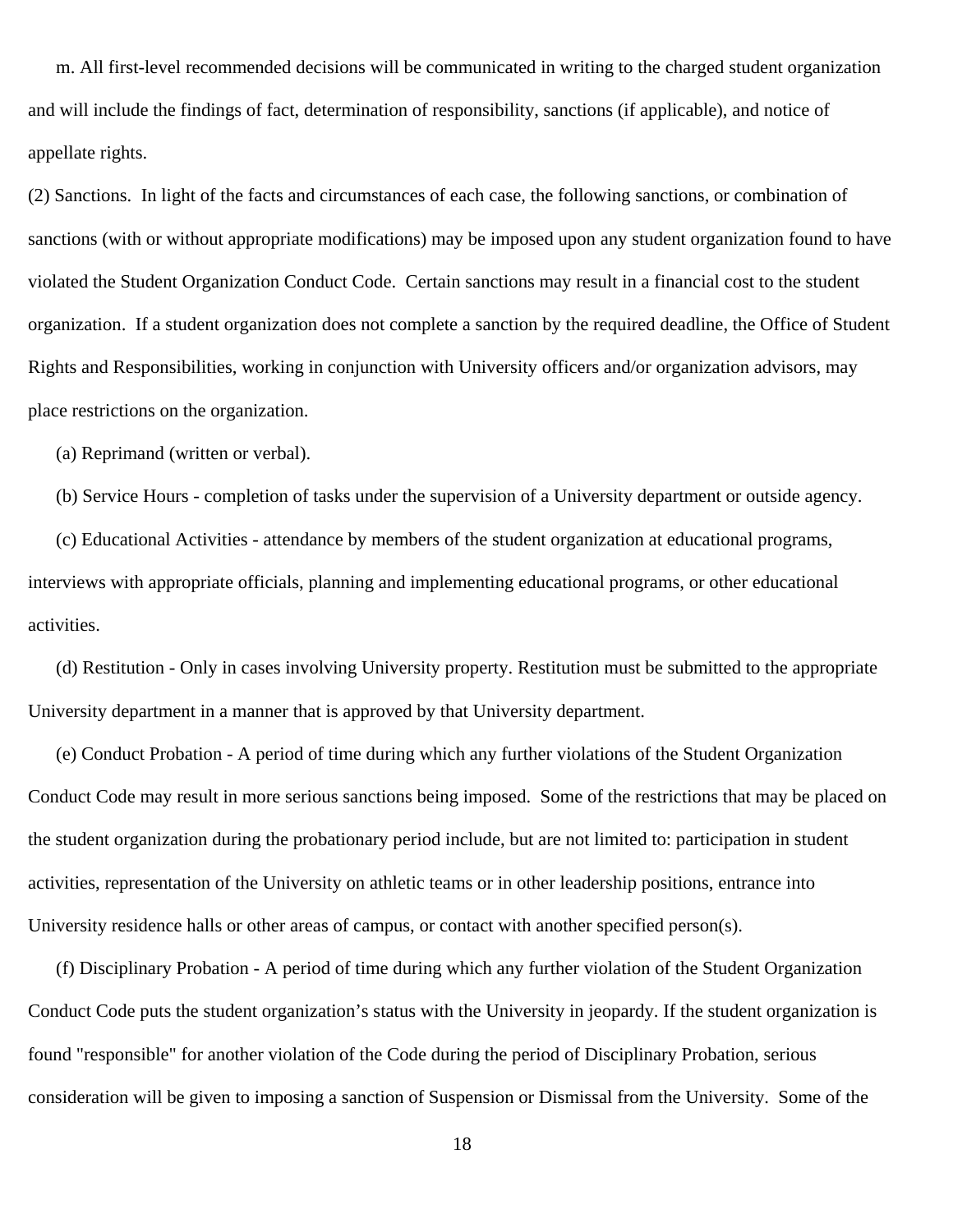restrictions that may be placed on the student organization during the probationary period include, but are not limited to barring or limiting some or all of the organization's activities and/or privileges (including, but not limited to: social activities; intramural competition; organizational competition; Homecoming; eligibility to receive any University award or honorary recognition; privilege to occupy a position of leadership or responsibility in any University student organization governing body, publication, or activity; or ability to represent the University in an official capacity or position), entrance into University residence halls or other areas of campus, or contact with another specified person(s).

(g) Suspension - Separation from the University for a specified period, not to exceed two (2) years. This may include restricted access to campus and/or other specified activities. Some of the restrictions that may be placed on the student organization during the suspension period include, but are not limited to barring or limiting some or all of the organization's activities and/or privileges (including, but not limited to: social activities; intramural competition; organizational competition; Homecoming; eligibility to receive any University award or honorary recognition; privilege to occupy a position of leadership or responsibility in any University student organization governing body, publication, or activity; or ability to represent the University in an official capacity or position), entrance into University residence halls or other areas of campus, or contact with another specified person(s). While on suspension the student organization loses it University recognition and/or registration for the suspension period. While an organization is suspended, it may not use University resources or participate as an organization in any University activities or events. Re-recognition is possible but not guaranteed and will only be considered after the end of the suspension period and based on meeting all re-recognition criteria and obtaining clearance from the University.

(h) Dismissal - Prohibition of any University organization recognition and all University activities for at least two (2) years and up to seven (7) years. Re-recognition is possible but not guaranteed and will only be considered after the two to seven year time allotted from the effective date of the dismissal, based on meeting all re-recognition criteria and obtaining clearance from the Dean of Students or designee. This may include restrictions on any and all activities, functions, and governance of the organization.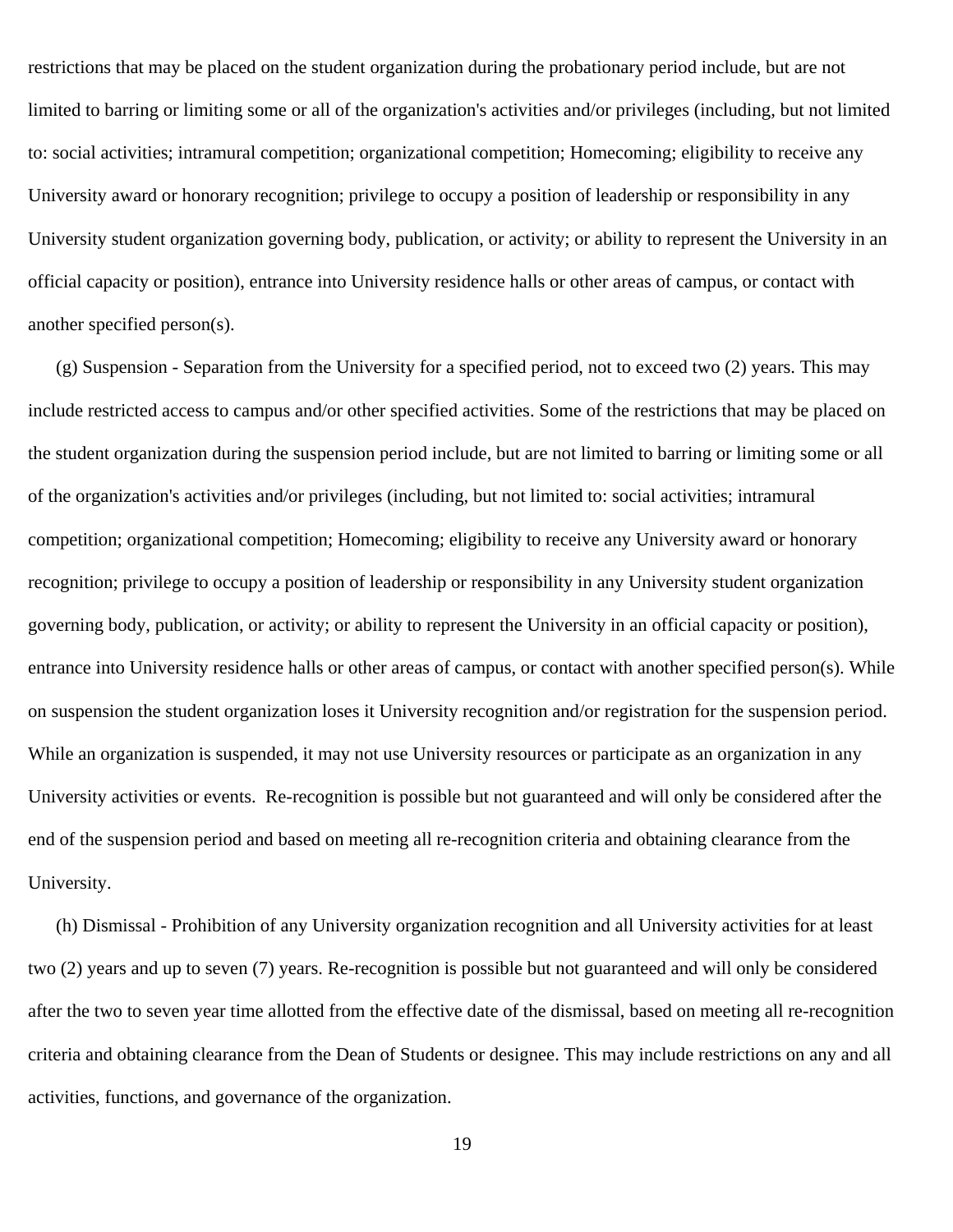(i) Recommendation for Charter Revocation: An official request to a national office that the local chapter's charter be revoked.

(j) Restrictions on contact with specified people.

(k) Additional sanctions may be imposed that are specific to student organizations and are found in Greek and other organizational constitutions and in Oglesby Union and Student Activities Center's policies.

(l) If a sanction issued by the National or other governing bodies exceeds that of the University, the University may concur with that sanction.

(3) Appeals.

 An appeal may be requested on any first-level decision, provided that one or more of the reasons for appeal listed in (3)(c) is relevant to the case. On appeal, the burden of proof rests with the student organization to show clearly that a fundamental due process error has occurred during the first level hearing process that would substantially impact the outcome of the hearing. The appellate body varies depending on the initial hearing body and is outlined below.

(a) Appellate Officers.

1. Recommended decisions of the Student Conduct Board may be appealed to the Dean of Students (or designee).

2. Recommended decisions of Greek Student Conduct Boards may be appealed to the Dean of Students (or designee).

3. Recommended decisions of Administrative Hearing Panels may be appealed to the Dean of Students (or designee).

4. Recommended decisions of the Director of the Office of Student Rights and Responsibilities (and designees) may be appealed to the Dean of Students (or designee).

5. Recommended decisions of other hearing officers appointed by the Dean of Students may be appealed to the Dean of Students (or designee, including a panel).

6. Recommended decisions of the Dean of Students may be appealed to the Vice President (or designee).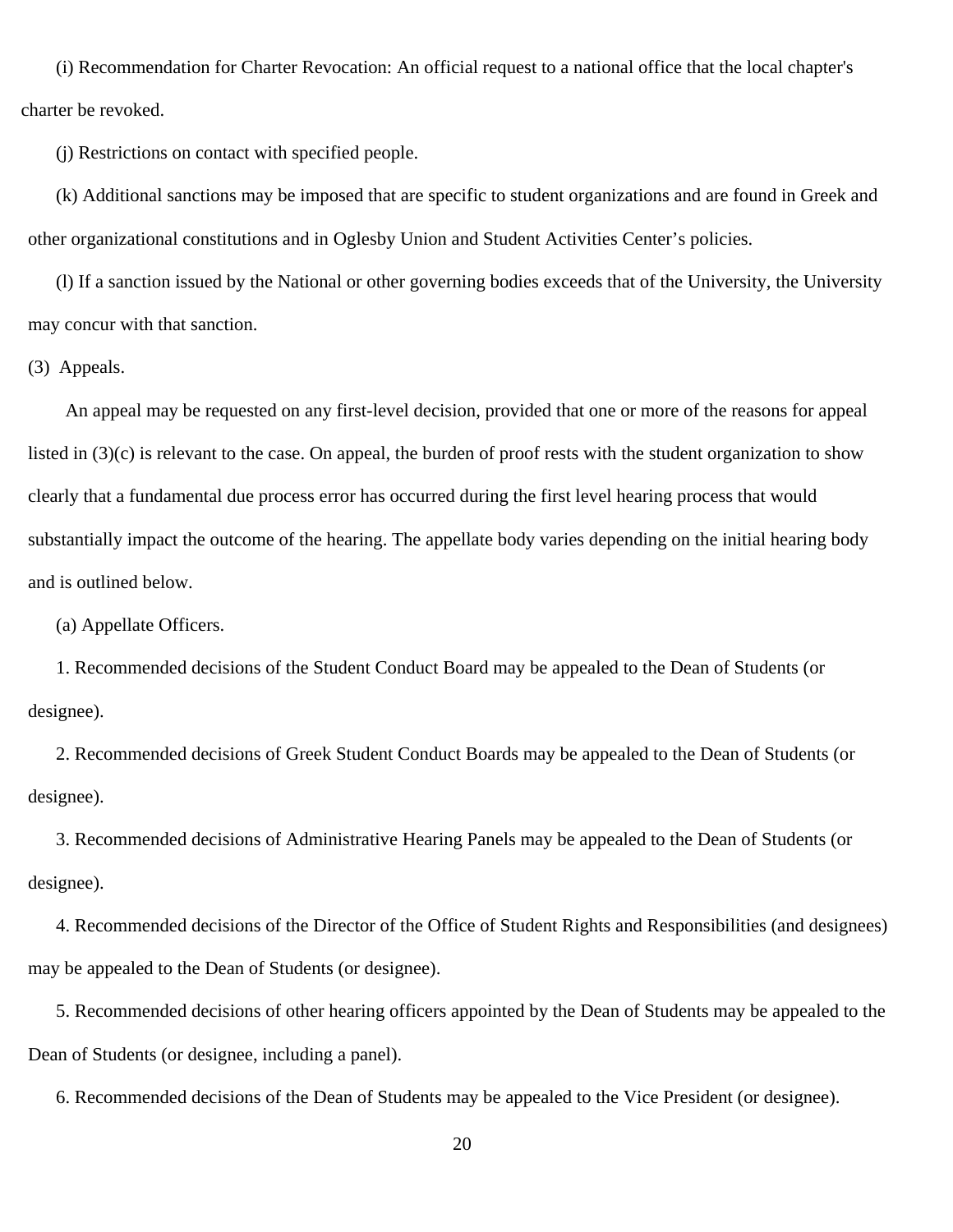(b) Appeal Requests.

1. A written request shall be submitted to the Office of Student Rights and Responsibilities within five (5) class days after the student organization is notified of the initial hearing decision.

2. The request shall state the reason(s) for appeal (see Section3. below), the supporting facts, and the recommended way to correct the error.

(c) Appeals are not opportunities for full rehearings of cases already decided. Appeal considerations are limited to:

1. Due process errors involving violations of a charged student's organization's fundamental due process rights (see Section  $(1(g))$  that substantially affected the outcome of the initial hearing.

2. Demonstrated prejudice against any party by the person presiding over the hearing. Such prejudice must be evidenced by a conflict of interest, bias, pressure, or influence that precluded a fair and impartial hearing.

3. Newly discovered, relevant information that was not reasonably available at the time of the original hearing and that would have substantially affected the outcome of the original hearing.

4. A sanction that is extraordinarily disproportionate to the violation committed.

5. The preponderance of the evidence presented at the hearing does not support the finding with regard to responsibility. Appeals based on this consideration will be limited solely to a review of the record of the first-level hearing, except newly discovered evidence under Section (c)3. above may also be considered.

(d) Appellate Review.

1. Will involve an initial file review by the appellate officer. The appellate officer may make a determination based solely on this review. The outcome of the file review may become the official decision (see Section (5) below regarding appellate decisions).

2. If the appellate officer determines a need for additional information, that officer may request written materials and/or an appeal hearing with the charged student organization.

3. If deemed necessary, an appeal hearing will be scheduled within ten (10) class days of receiving the written request for appeal.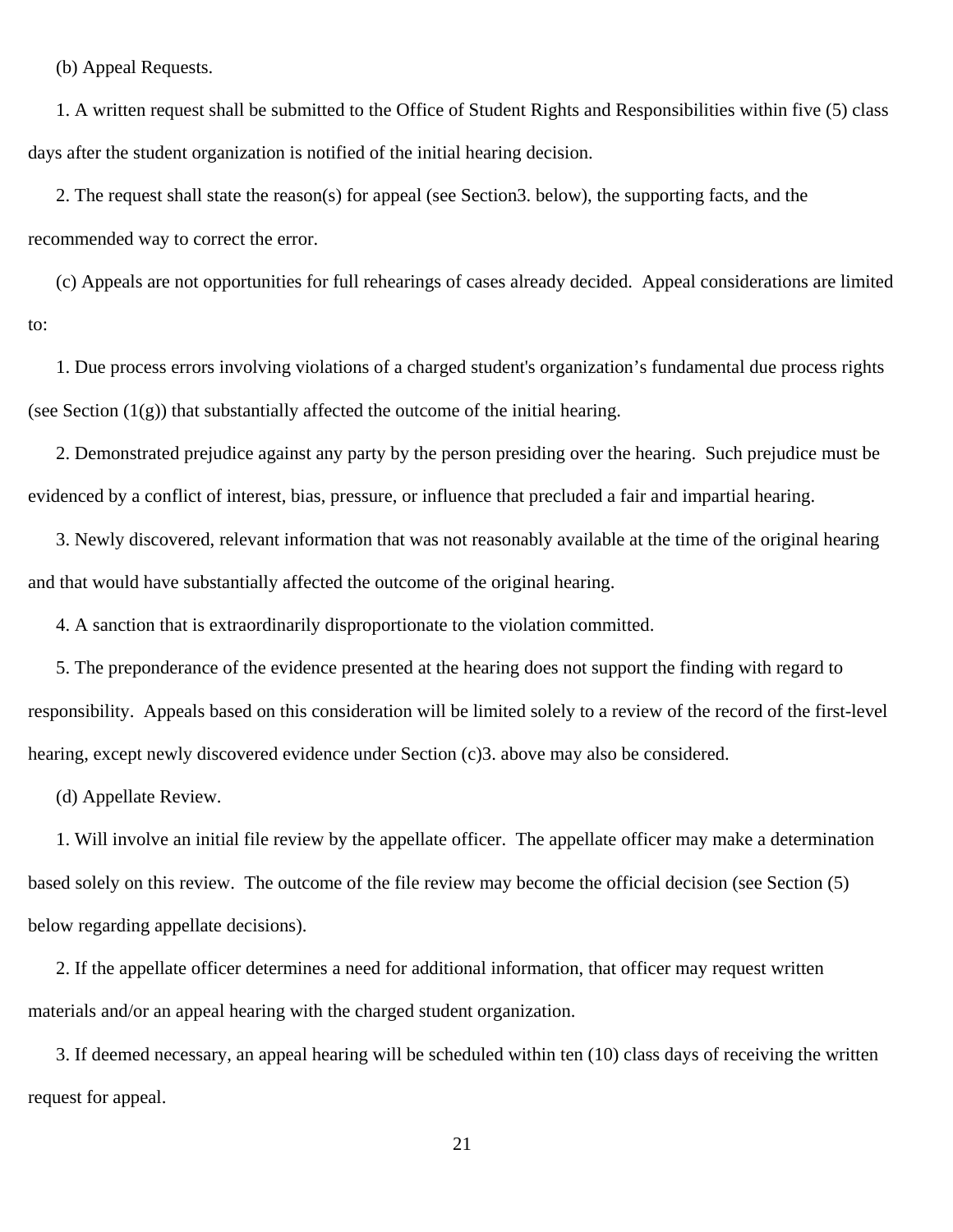4. If deemed necessary, an appeal hearing will involve hearing the charged student organization and any witnesses called by the student organization; the appellate officer may determine whether there is a need to call any further witnesses or gather additional information.

5. An appeal hearing will be audio recorded; this recording will serve as the official record of the hearing.

6. The charged student organization will be afforded the opportunity to bring an advisor to the appellate hearing.

7. All hearings will be fair and impartial. The charged student organization may submit a written challenge to the impartiality of any appellate officer to the Office of Student Rights and Responsibilities. Decisions on challenges shall be final and not subject to appeal.

8. If the charged student organization fails to appear at the scheduled appeal hearing (after proper notice) or otherwise fails to cooperate with the Student Organization Conduct Code process, the hearing may still be held in its absence.

(e) Appellate Recommendations and Decisions.

1. The appellate officer may recommend to affirm, modify, or reverse the first-level decision; or order that a new hearing be held.

2. All appellate recommendations are transmitted to the Vice President. The Vice President (or designee) has the right to affirm, modify, or reverse the recommended decision and enter a final decision, or to order a new hearing.

3. All final decisions are communicated in writing within fifteen (15) class days of an appellate hearing. This time period may be extended if necessary for consideration of the record on appeal.

4. Once approved by the Vice President (or designee), appellate decisions become final agency action. Final agency action decisions may be appealed by writ of certiorari to the Second Judicial Circuit in and for Leon County, Florida.

5. Except in the case of an interim disciplinary action pursuant to Section (5) below, the charged student organization's status will remain unchanged until appellate process is final.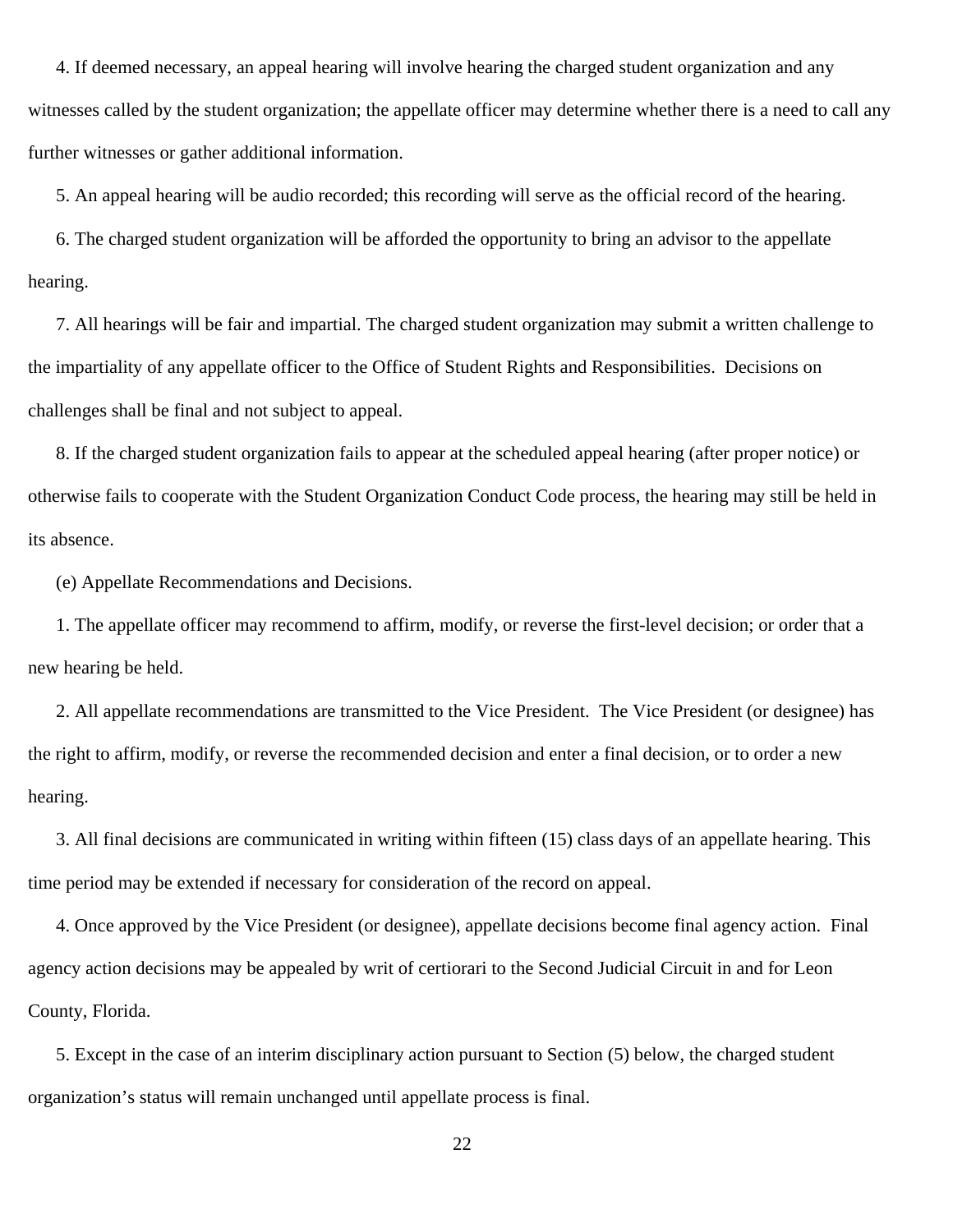(4) Records.

(a) Records of all student organization conduct cases will be maintained in the Office of Student Rights and Responsibilities or the Office of Greek Life.

(b) The release of student organization conduct records will be governed by applicable federal and state laws regarding the privacy of education records. General information regarding the outcome of student organization conduct proceedings (without personal identifying information) may be released to the public.

(c) Records of hearings may be reviewed at the Office of Student Rights and Responsibilities. The Office of Student Rights and Responsibilities may require the reviewer to sign a confidentiality agreement as a condition of the review. Copies of recordings are not available unless all parties and witnesses have provided written confidentiality waivers.

(d) Transcripts of recorded hearings will not be prepared by the University. Any person desiring a transcript of a recorded hearing should contact the Office of the General Counsel, which will arrange for the preparation of the transcript by a court reporting service. The court reporting service will provide the transcript to the Office of the General Counsel, which will perform a confidentiality review of the transcript and redact any confidential or exempt information pursuant to state or federal law. The requestor shall bear the cost of the transcript preparation and confidentiality review.

(5) Interim Disciplinary Action. Based upon a student organization's alleged behavior, the Vice President, the Dean of Students, (or their designee(s)) may impose an interim disciplinary action prior to the initiation of formal charges under the Student Organization Conduct Code or a student organization's hearing on the facts of the case.

(a) When the student organization's actions/behaviors affect the safety, health, or general welfare of a student organization and/or the University community, an interim disciplinary action may be issued. Some of the restrictions that may be placed on the student organization during the interim disciplinary action period include, but are not limited to barring or limiting some or all of the organization's activities and/or privileges (including, but not limited to: social activities; intramural competition; organizational competition; Homecoming; eligibility to receive any University award or honorary recognition; privilege to occupy a position of leadership or responsibility in any